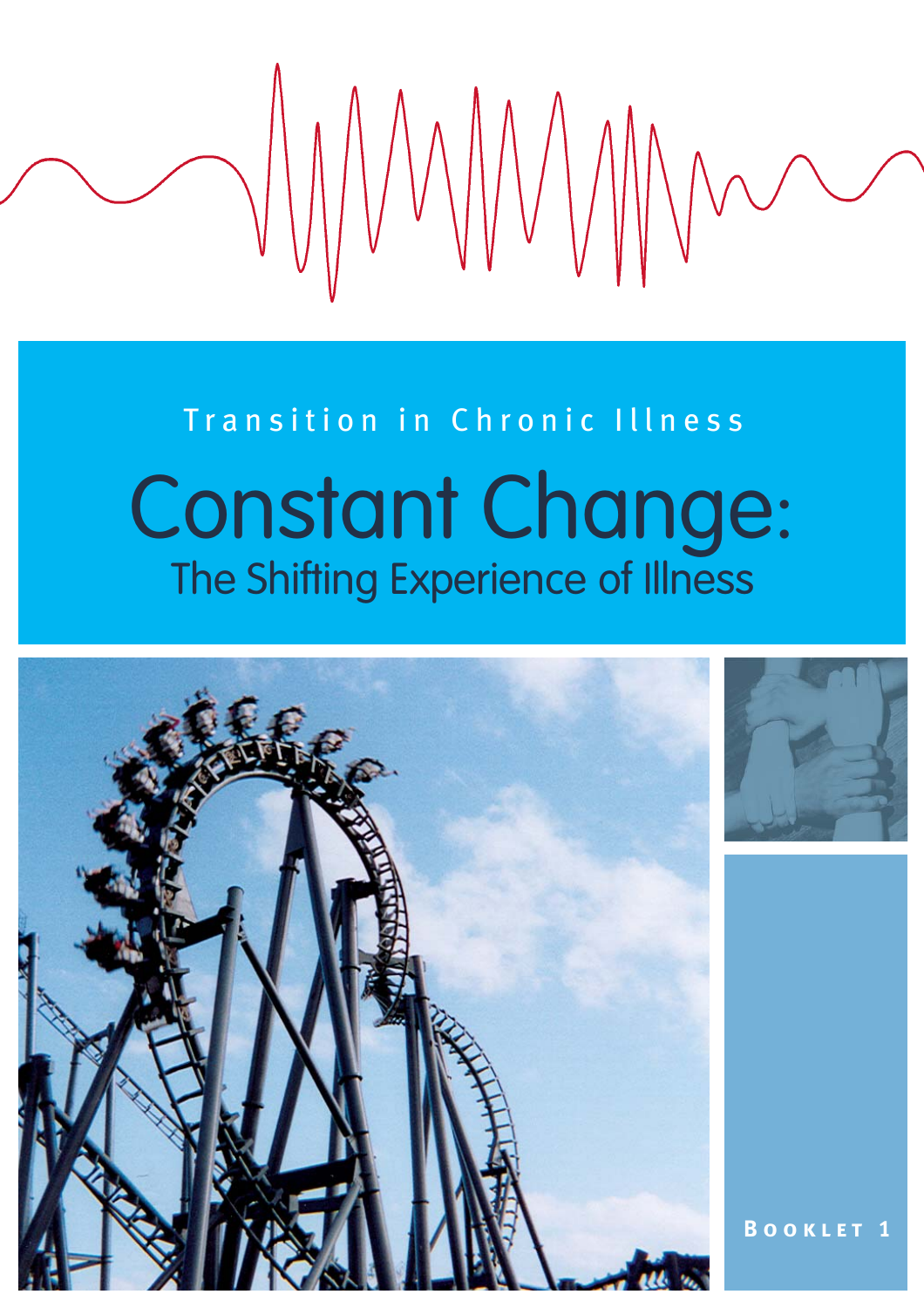**Compiled by:** Dr Debbie Kralik RN, PhD Senior Research Fellow University of South Australia RDNS Research Unit

> Ms Kerry Telford BASW, Grad Dip Grief Counselling Researcher RDNS Research Unit.

Email: researchunit@rdns.org.au Website: http://www.rdns.org.au/research\_unit

### **Titles in the 'Transition in chronic illness' booklet series**

- 1. Constant change: the shifting experience of illness
- 2. Grief, loss and fear
- 3. Shifts in self and identity
- 4. Relationships
- 5. Sexuality
- 6. Fatigue
- 7. Pain
- 8. Interacting with others
- 9. Our inner world
- 10. Self-care
- 11. Understanding Transition



Australian Research Council Discovery Grant DP0346092

© RDNS Research Unit – November 2005

This booklet is copyright. Apart from any fair dealing for the purposes of private study, research, criticism or review, as permitted under Australian copyright law, no part of this report may be reproduced or copied in any form, or scanned or stored in any type of information retrieval device or transmitted in any from or by any means, without the prior written permission of the author.

### **DISCLAIMER**

This report is issued on the basis that:

- The information in it is intended as a guide only and should not replace the advice of a healthcare professional.
- You should rely on your own independent advice.
- No representation, assurance, warranty or undertaking is given or made as to the suitability or accuracy of the information for any specific purpose or the relevance, appropriateness, accuracy or reliability of any opinions, conclusions, recommendations or other information (all of which matters may change without notice) contained in this report.
- Save for any statutory liability that cannot be excluded, RDNS and its employees and agents disclaim and exclude to the maximum extent permitted by law all liability and responsibility (whether in negligence or otherwise) for any direct or indirect loss, damage or harm to personal property which may be suffered by any person relying upon this report.
- RDNS does not assume any obligation to update this report or correct any inaccuracy which may become apparent after it is issued.
- Provision of this report does not constitute endorsement by RDNS of any product or organisation referred to in it.
- All information contained in this report is gathered from research participants and academic literature that we believe to be reliable. However we cannot guarantee its accuracy and you should only rely on information and advices provided by your independent healthcare professional. We are passing on this information in good faith.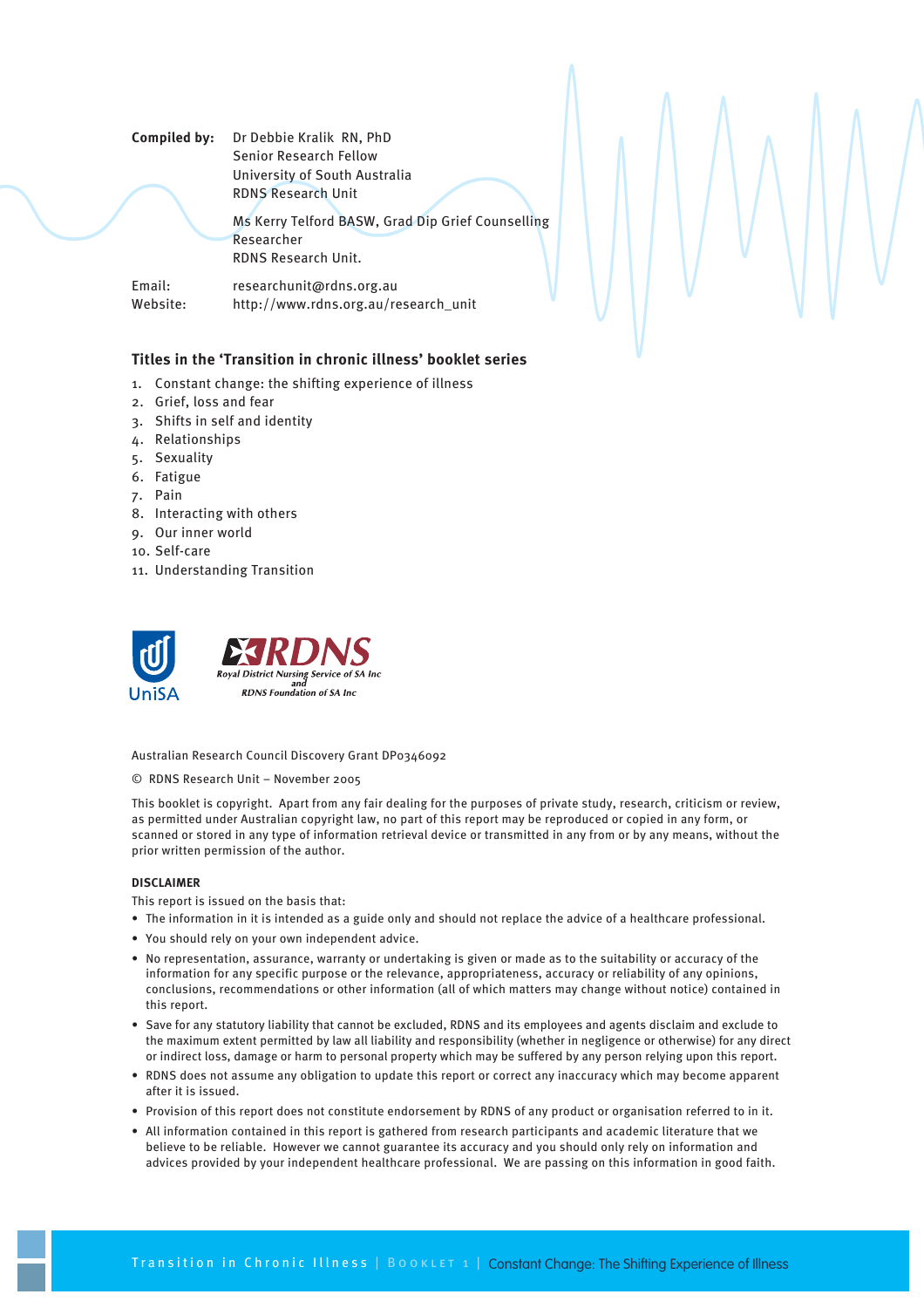# **Contents**

 $\overline{\phantom{a}}$ 

| Constant Change: The Shifting Experience of Illness | 1               |
|-----------------------------------------------------|-----------------|
| Learning to Manage the Challenge of Illness         | 5               |
| <b>Goals ARE Important</b>                          | 7               |
| The Illness Experience is Unique to Each Person     | 10 <sup>°</sup> |
| Let's be Proud!                                     | 12 <sup>°</sup> |
| <b>Acceptance and Denial</b>                        | 14              |
| Our Message to Others with Illness                  | 17              |
| Our Message to Health Workers                       | 18              |
| <b>About Us</b>                                     | 19              |
| <b>About the Booklets</b>                           | 20              |
| About the Research Inquiry                          | 20              |
| <b>What are we Researching?</b>                     | 20              |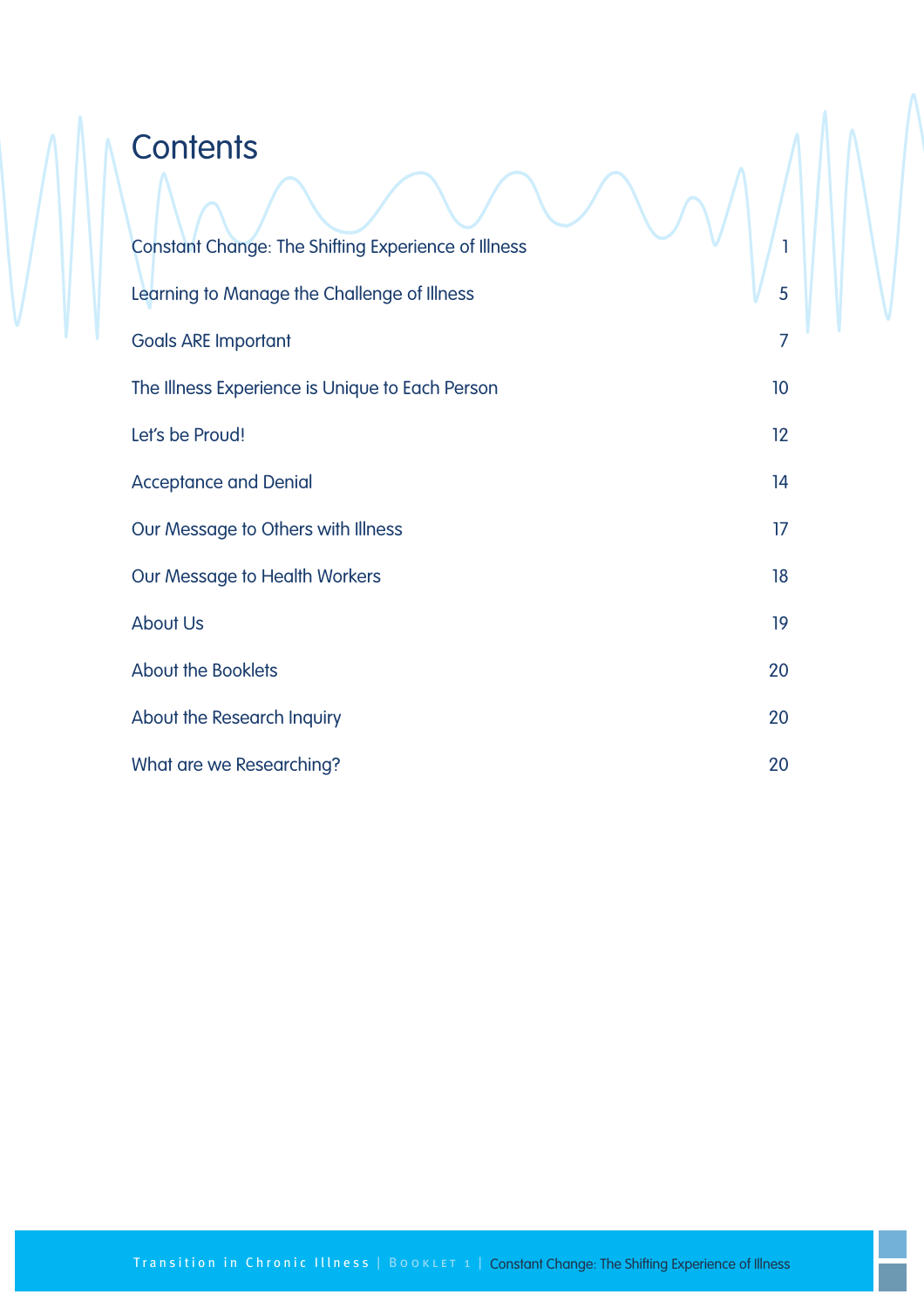

Transition in Chronic Illness | Booklet 1 | Constant Change: The Shifting Experience of Illness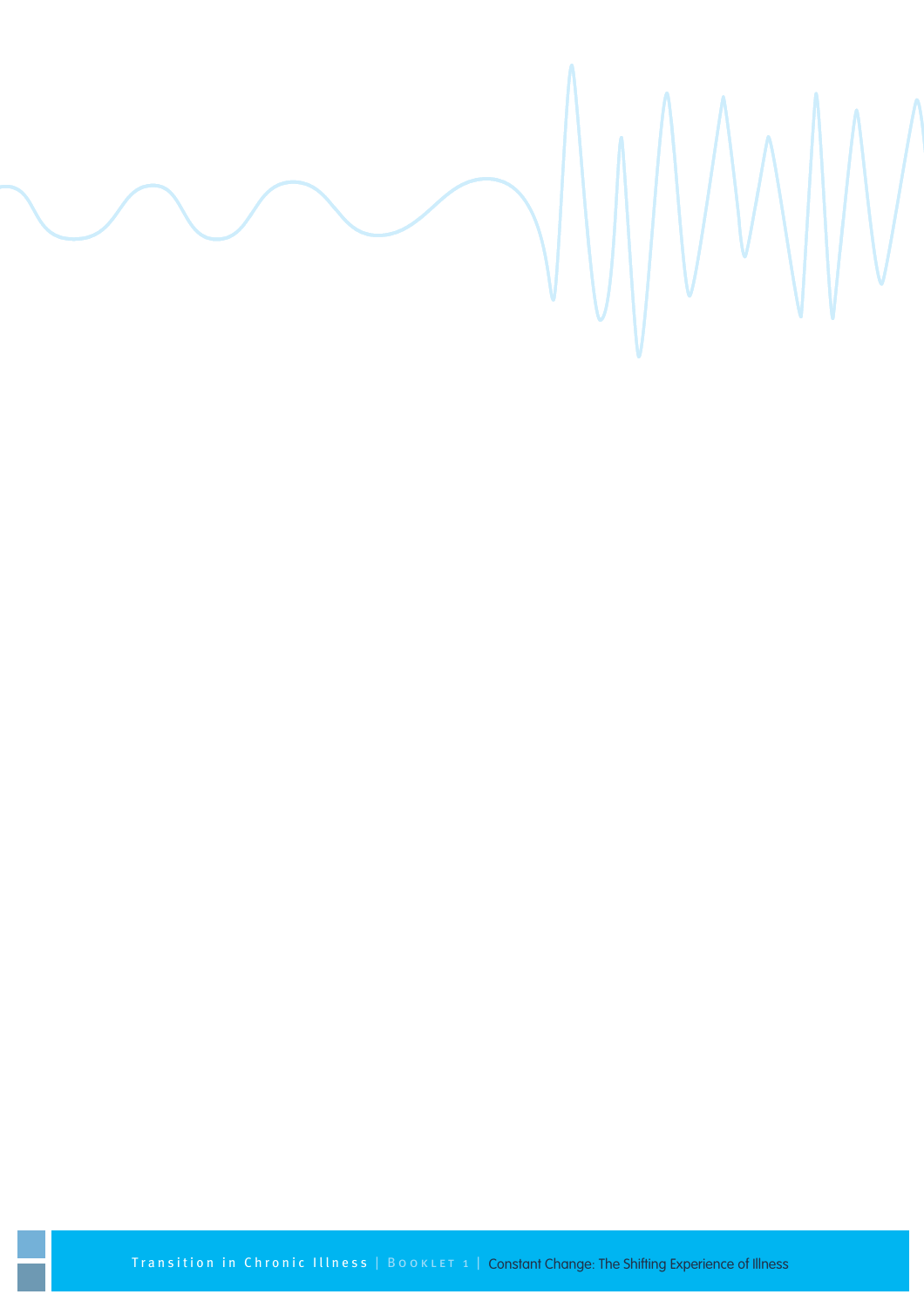I'm going to hang low for awhile. I am living with lots of pain, sadness, frustration, anger, loss, many questions, hope, vulnerability, strength, determination, softness. I'm working hard to protect myself from further hardening. Fortunately I have lots of love and support coming my way and it's my odyssey and I'm planning on gathering lots of insight and new qualities and ways of being in my world.

Olympia

# Constant Change: The Shifting Experience Of Illness

This booklet reveals people's experiences of living with constant change as a part of the chronic illness experience. When we begin to experience symptoms of illness we often think that it will pass. For some people the experience of diagnosis comes as a profound shock. For others, there was an inkling or a suspicion that an illness was present. For some people a medical diagnosis never comes but symptoms persist. A chronic illness is one that continues over time and often without an easily definable beginning, middle and end. While the symptoms that accompany a chronic illness can usually be alleviated to some extent, the illness itself is not curable. When we are diagnosed with a long term illness for which there is no cure, life changes. The experience of coping with the changes bought about by illness is the focus of this booklet.

A chronic illness often presents as an end to our familiar lives. Life changes; and often there is no going back to what was familiar. Endings such as chronic illness can cause trouble and disruption to one's sense of self. Our sense of self is defined by the qualities, abilities, skills, and learned behaviours we have that help us to feel good about ourselves. It is how we define ourselves. Change means that people have to let go of the way that things, and the way that they themselves used to be. This marks the beginning of a transitional process towards a new way of living.

Entering into a life with chronic illness is a change event that causes interruption to our usual patterns of living and being in the world. Our usual ways of living no longer work and new ways of living need to be developed.

The illness experience is constantly changing as aspects of the illness and the body change on a daily basis. The uncertainty and fluctuations associated with the experience of living with illness means that nothing can be taken for granted. The consequences of illness pervade every aspect of our lives; yet we can only tell parts of our stories at one time. This means that the complexity of illness is not fully conveyed or understood. The unpredictability of each day makes it difficult to make plans or to commit to activities. The experience of not being able to do things that one could previously do or to attend planned events with others is frustrating and triggers feelings of loss.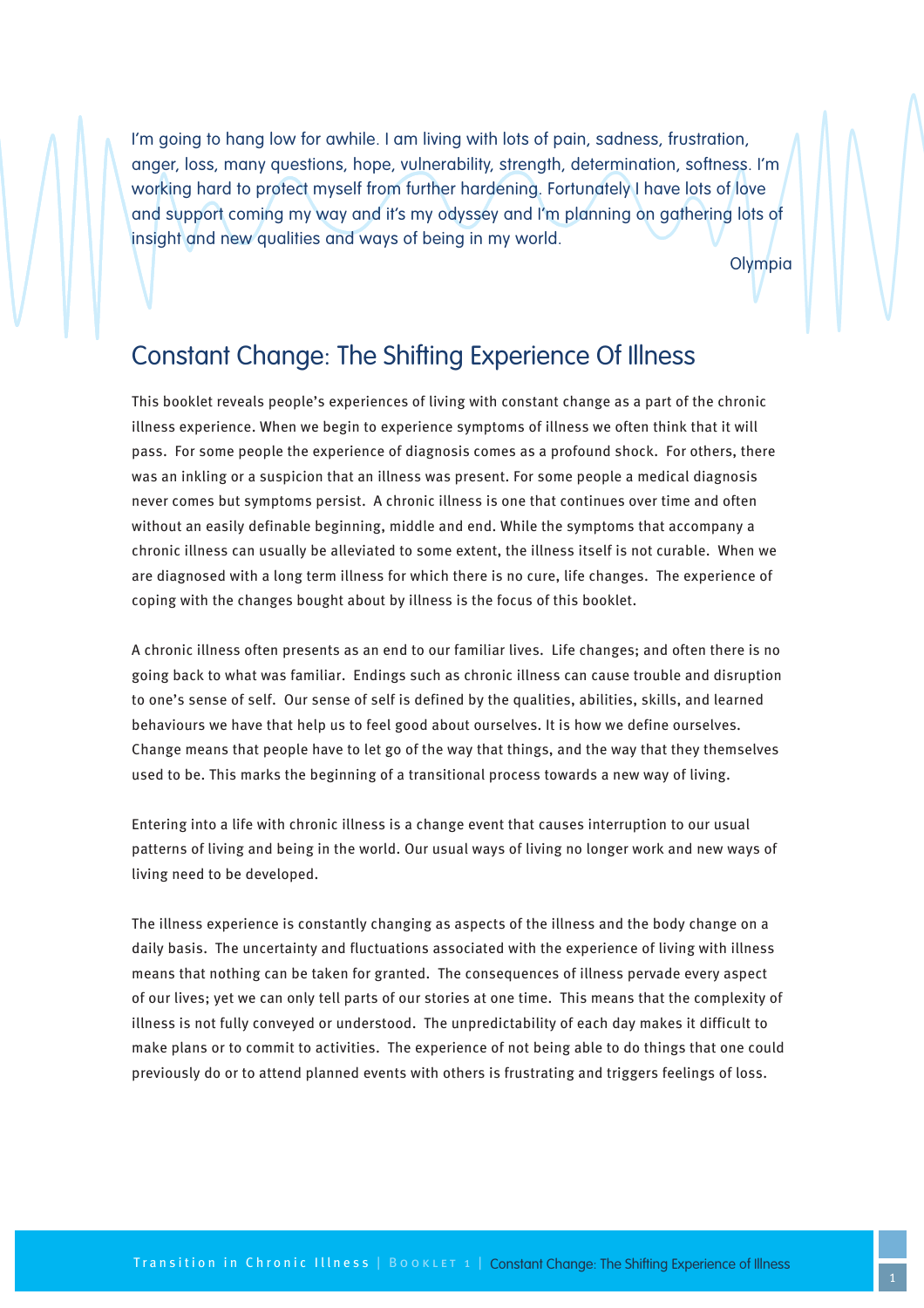When the changing nature of illness is experienced, we learn that strategies can be put in place in order to manage the uncertainty and to create some safety and choice. Learning also occurs around managing the fluctuations of illness. People learn to create the flexibility and space to tailor the day to fit with their physical abilities. Simple strategies such as not planning too much for the day, not expecting too much of oneself and learning to avoid the triggers that lead to feelings of fatigue, are examples of how the day can be made more manageable. Adopting a more flexible approach to expectations allows for not giving oneself a hard time if unable to do something that was planned. In support of this, setting ground rules for others which provides understanding about the decision to say no is also necessary, as is having a back-up plan should things change rapidly. There is no doubt that illness imposes a range of limitations on life, yet it seems possible to develop ways of managing them and to reclaim, to varying degrees, a sense of control in life. We now talk about how living with illness shapes the way we organise life, what we prioritise, and the way we interact with others.

### *What does the constantly changing illness experience mean for your lifestyle?*

Living with uncertainty due to never knowing what tomorrow will bring. Due to the fluctuating levels of symptoms I am forever having to change what and how I do things. Ultimately this brings about a slowing of lifestyle to enable changes to be more easily accommodated and foregoing any long distance forward planning.

*Graham*

It means forever believing in yourself that you are just as good as anyone else even though you have a disability/ disabilities. (Self-worth) Finding out who you are and what you are as chronic illness changes the perspective of what you once were if you weren't born with the illness. Learning to love yourself because of your disabilities. It means learning to have patience with those who offend you when you are parked in a disabled car park and don't look on the outside that you have a disability. Learning to forgive a person who is ignorant and hurtful towards your illness. Learning to fight for your rights as a disabled person. *Julie* 

This year I am living a fairly quiet life, often at home, although go to movies and sometimes visit a few friends. I share the house with a friend and have two poodles so I am not lonely, although feel a little 'alone' because like many of our chronic illnesses it is not apparent like a neon sign to others so they can't relate to how I feel.

It means forever believing in yourself that you are just as good as anyone else even though you have a disability/ disabilities.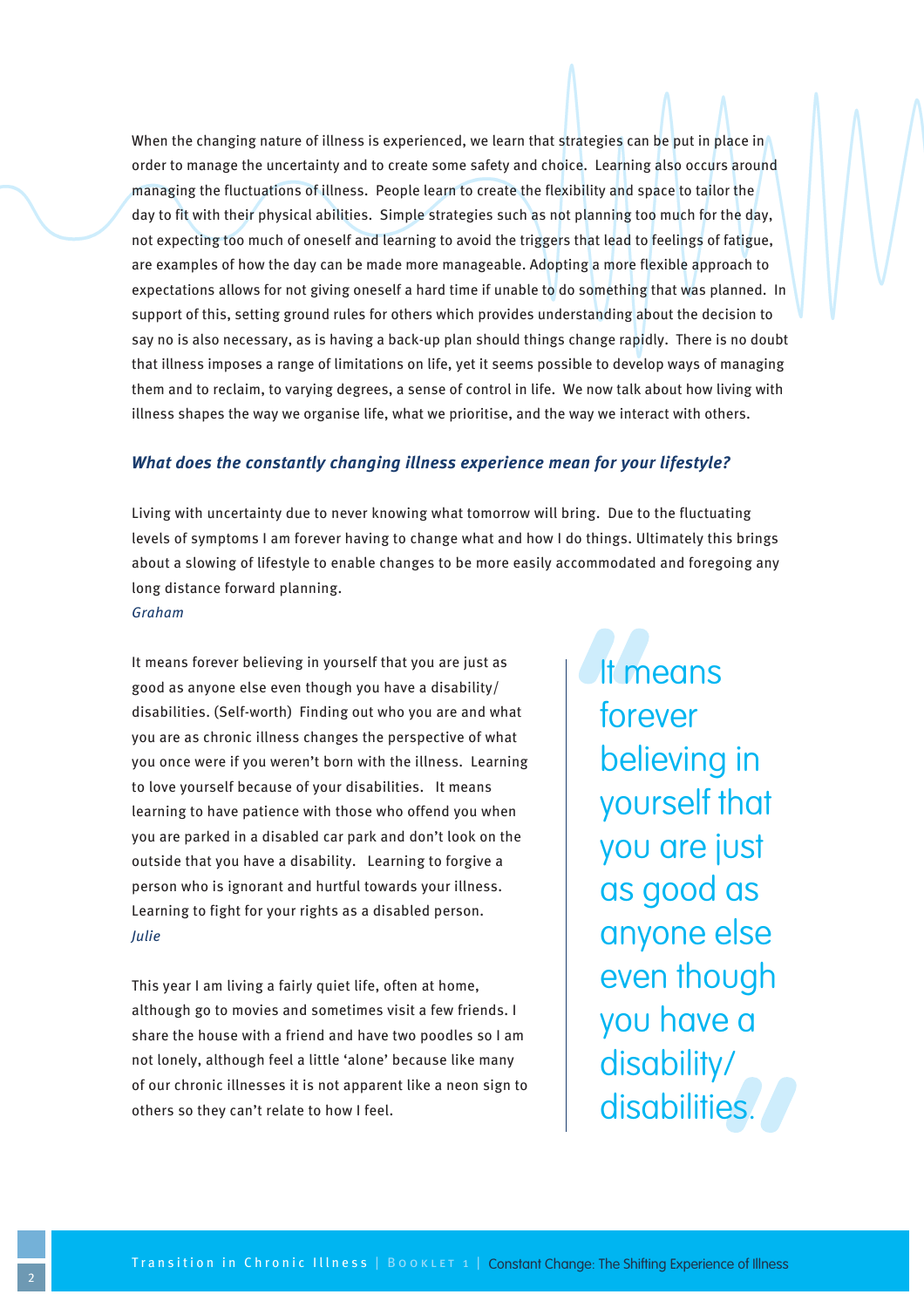I suppose I am adapting but still feel slightly guilty every day and wondering whether I should be doing something more in the community. At the same time I know that I will do more eventually, I did too much last year and was sick on and off and very fatigued. Each day I do get stiffness in joints and limbs but am used to that. Sometimes there is some mild pain with my disease and quite a lot of arthralgia/neuralgia (nobody knows) pain in the left side of my face. I am used to that also and don't take medications for the pain only occasionally. Each day I think at least once that I can't get rid of this disease whether I like it or not. *Di*

Not being able to tell what is going to happen next with respect to any normality in life, brings in the uncertainty or fear of what tomorrow might bring. *Judyth*

Overall illness puts limits on what I am able to do. I tend to avoid things I know will make me feel ill. I avoid many outdoor activities as I can no longer tolerate being out in the heat and living in the tropics. This is a real concern. I avoid going out too often especially at night. I am far less active and am unable to participate in any sports, not only because of my pituitary condition but also because of spinal problems and arthritis. Increasingly I have to adapt to alternative activities that I am able to cope with. *Chrispy*

It means that you have to be really careful about what you plan to do and where you plan to go and take so many outside things into consideration. *Michelle*

It's difficult to predict how I'm going to be feeling both physically and psychologically so it's impossible to plan ahead - even on a given day. A lot of things that influence how I feel are out of my control, including the weather, how I've slept, and having to do something that I have no choice about doing. So by not being able to predict things it gives me a sense of lack of control even over basic things that healthy people take for granted. Or that if I end up going somewhere, I may end up leaving and being unhappy with having gone out, rather than happy that I had friends to go out with. It means I have to be happy with not being able to finish things that I start. It means that I am losing confidence in the most basic of things, and that I really have to make an effort and make myself do them. *Iolanda*

I find that sometimes I have the energy, clarity of mind and motivation to try to carry out some task or other that needs to be done, but often one or more of these factors is just not there and I know that it would be completely frustrating to push on regardless. So it means I have to live with an open, flexible timetable. I cannot fix a date and time on which I will definitely perform a task which has significant mental or physical demands. Therefore, I try to adopt an attitude to life which says do what you can when you feel up to it.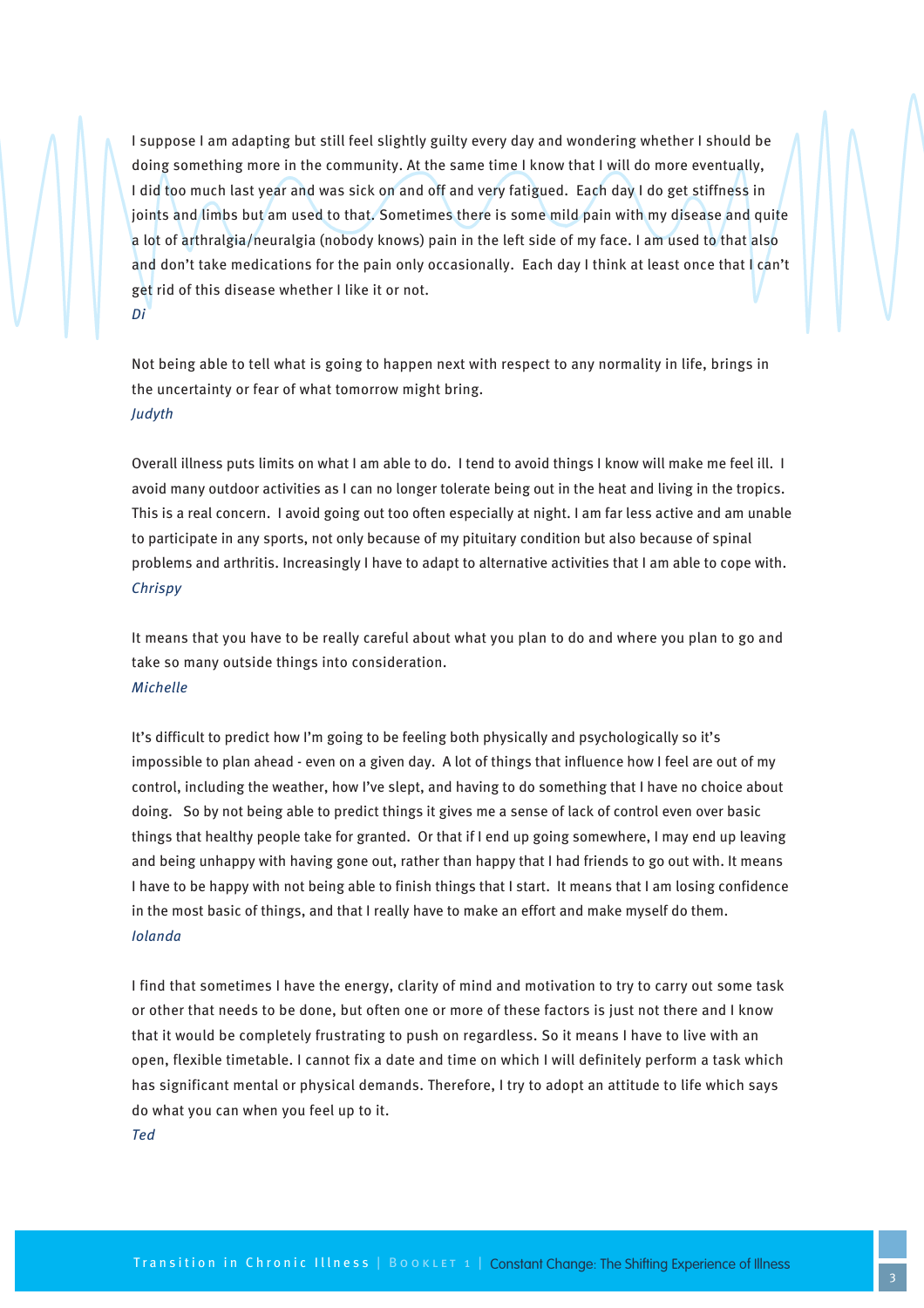It places some restrictions of my lifestyle - I have to be aware of the possibility of change, and be prepared for it to happen. It means some extra effort in working out what is going on. It can also be stressful and frustrating - just as I have things working well and under control, it all changes again...I make sure that there are things in place in case things really do go wrong. For example, friend has copy of house and car keys. If things should go wrong at work, they can pick up car and feed the cat etc (I also have full Hospital and Ambulance cover). It gives some confidence that should the worst happen, its going to be dealt with. *Andrew*

...I have to be aware of the possibility of change, and be prepared for it to happen.



The rollercoaster ride through Chronic Illness – Helen

It makes it very hard to plan anything as I never know if I will be well enough on the day for whatever it is. It means not over-structuring my time and making contingency plans if I am not well enough to do something. It is important to have understanding friends so that when you are unreliable they know you are not being difficult but are having a bad day. It also means that the way I feel varies all the time. Makes me not quite trust my body sometimes as I wonder what it is going to do to me next.

### *Helen*

I find it incredibly frustrating because I like to think of myself as reliable. Last year my health and energy levels were going quite well and I agreed to take on a major editing project. Since then so many things have gone wrong health-wise that I can barely cope with the commitments I have, and had to dip out of the job. The publisher made sympathetic noises when I spoke to her, but really bitchy comments behind my back, so looks like I wont be getting any work from that source again. *Brumby*

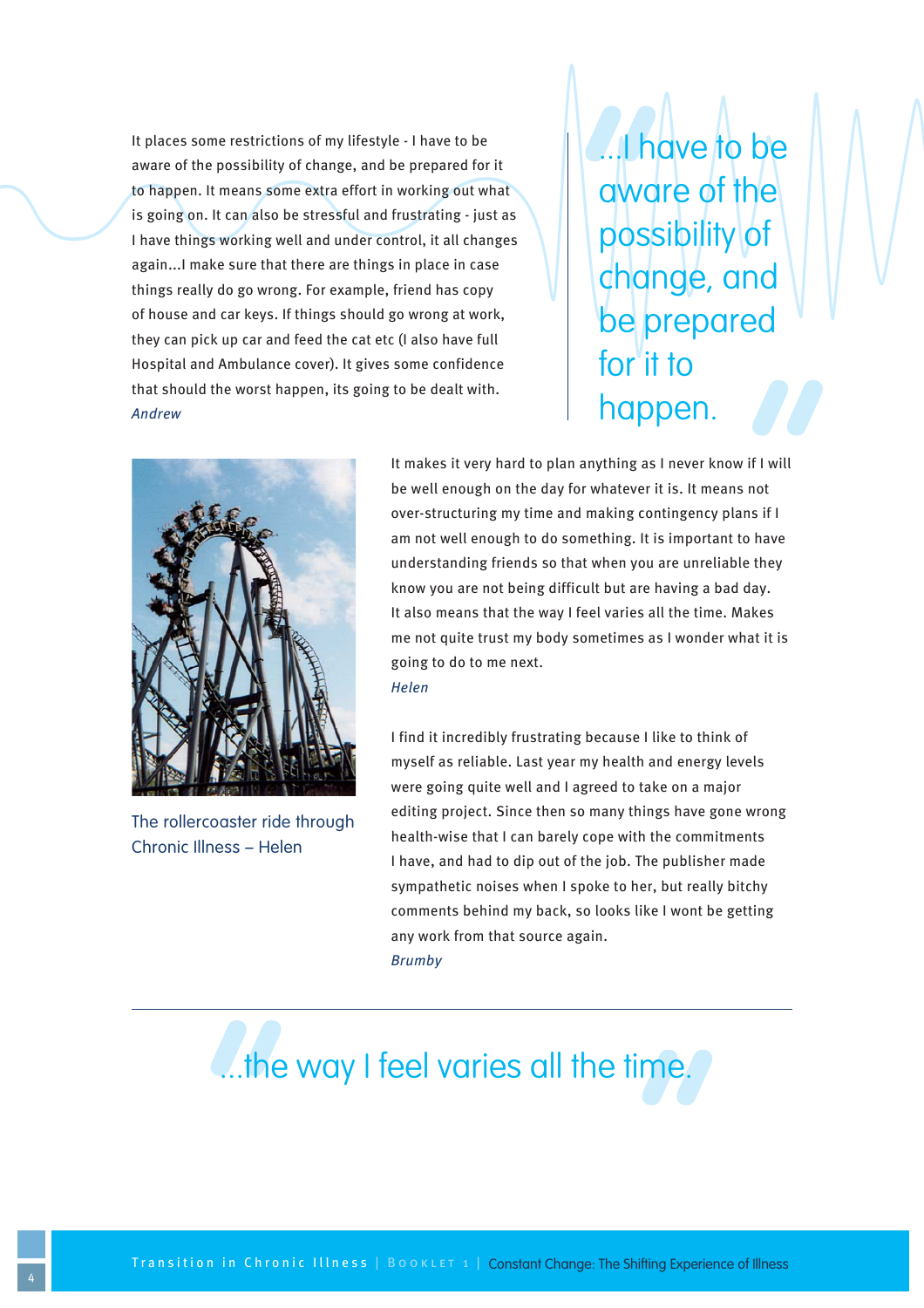# Learning to manage the challenge of illness

The process of learning to manage illness can be overwhelming, however there are some common ideas about what is helpful. The support and understanding of family and friends has a significant influence on the way one responds to the challenges of living with illness. The challenge is more manageable when the person knows they are supported and understood by significant others. Also useful are changes in attitudes to support the individual in their adjustment to illness. Attitudes that normalise change and adopt realistic expectations of oneself are seen to be important, along with developing a more relaxed approach to living. This is an approach that enables the person to manage life as it happens rather than worrying about things before they happen. Having a positive outlook and maintaining hope appears to assist the process of adjusting to illness. Spiritual belief often assists people to keep illness in the perspective of the whole person. The awareness that one is more than a body and the acknowledgment of the spiritual dimension provides comfort and encouragement for some people. There is support for the importance of finding a health care professional who is willing to listen and show respect for the needs and wishes of the person. The perception that the person is working together with the health care professional appears to facilitate the process of learning. The practical strategies for managing illness become important too. People find that strategies such as pacing oneself is necessary in terms of avoiding fatigue and being able to achieve goals. The value of sharing ideas and experiences with others in similar situations also seems to have many benefits. Finding a network or group of people with whom you can connect and share stories appears to reduce the sense of isolation, increase feelings of being supported and promote learning around managing illness. The Internet provides a way of connecting people to enable this sharing and support. Not only does the Internet connect people who would otherwise be unable to meet, but also opens up the opportunity for gathering information that assists the process of learning to adjust to and manage chronic illness.

While it is clear that each person's journey is unique, there are certainly some similar ideas about what assists people learn to live with illness. Each person will negotiate the challenges in their own way and select from the options available to them. That we all come to an approach that feels right for us as individuals is evident in our stories about what's been helpful in learning to manage illness.

### *What has been helpful to you in learning to manage illness?*

My family support is the most important thing to me. This gives the strength to constantly manage the effects of illness. *Graham*

Having faith that doctors are researching constantly to find a cure for all illnesses and that one day you might be cured. Never giving up because that depletes the energy of positive thinking and that is half the battle of winning the disease.

*Julie*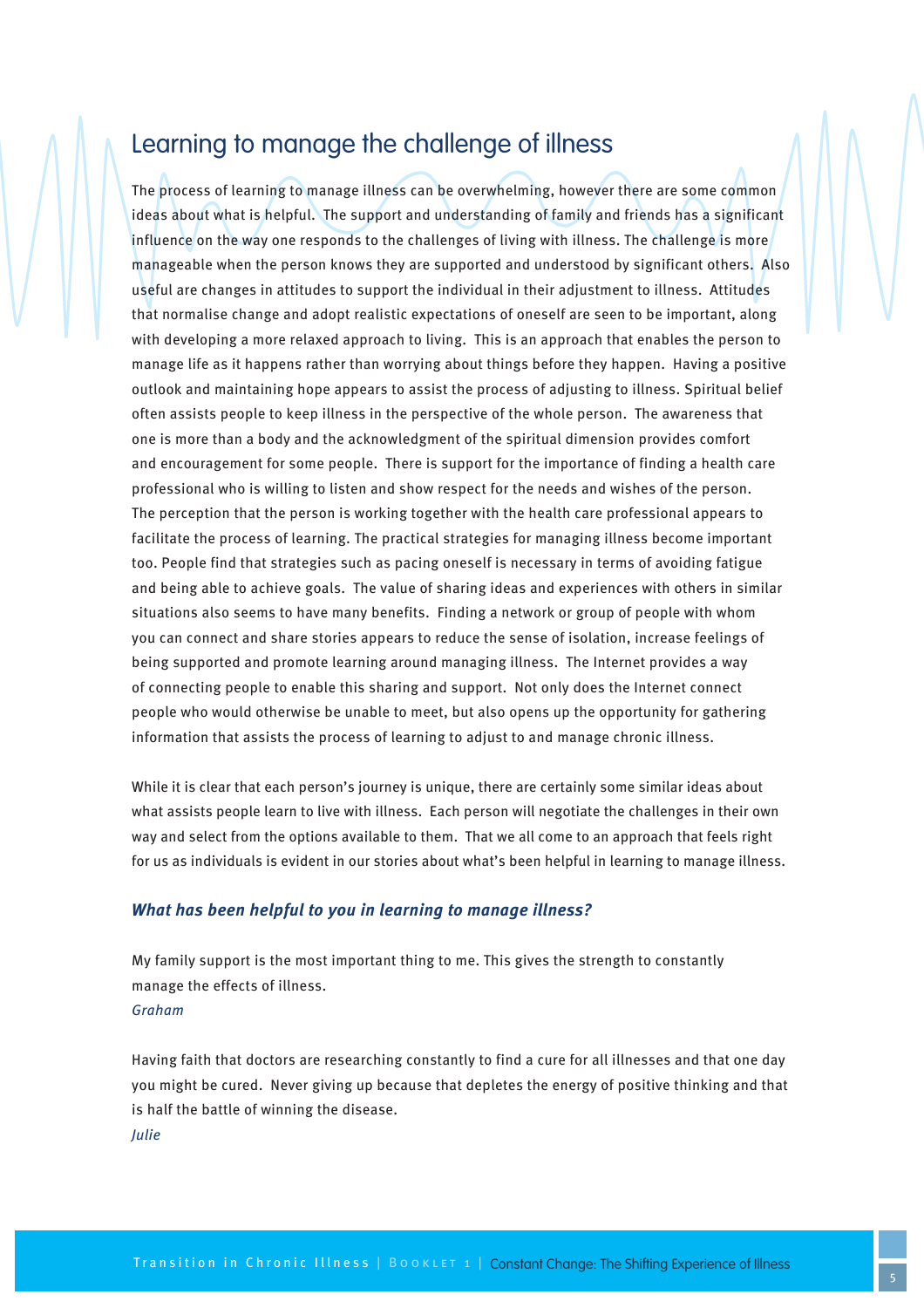Learning to accept my limitations. I find this a constant battle. And learning to accept help when it is offered. I'm more used to helping others out and find it really hard to say yes, please do that for me. *Brumby*

Being able to search internet to find out as much as possible. Finding a new GP who is at least willing to investigate and help. Not giving in to it and telling myself I am well. Finding readings and thoughts to become a more courageous person. Pacing myself and knowing not to do too much in any one day. *Di*

One of the best things I have learnt especially with this group is pacing myself. I will set one thing I want to do a day outside the house, be it Dr's visit, necessary shopping, visiting the pharmacy or a church activity. I take regular days off doing nothing, and listen to my body more than I used to. It's working so I'm happy and my family are content. That's most important. *Judyth*

I am very lucky in that I have a very supportive husband who shows incredible insight with my limitations. Actually he has suffered 2 breakdowns and is no longer able to work. The stress of these breakdowns and trying to support him through them further undermined my own heath, but ironically I believe illness has better equipped me in understanding and supporting him and helped him to better understand my needs.

*Chrispy*

Having a good support network of friends and family who understand my limitations. *Michelle*



- Realism, adaptation, patience
- Having supportive family and friends.
- The Internet has been undoubtedly the best thing that I could have done for myself. It gives me a chance to feel proactive in researching my illnesses, helps my psychological need to connect to others and helps me feed my brain cells.
- I do not worry about my 'constantly changing body' and where it will end up because I am a supporter of voluntary euthanasia and this gives me unbelievable mental peace in psychologically managing the present and the future.

*Iolanda*

Since I'm largely housebound, the internet is my connection to the world, providing me with commaraderie, support, friendship and information. I would hate not to have it. – Iolanda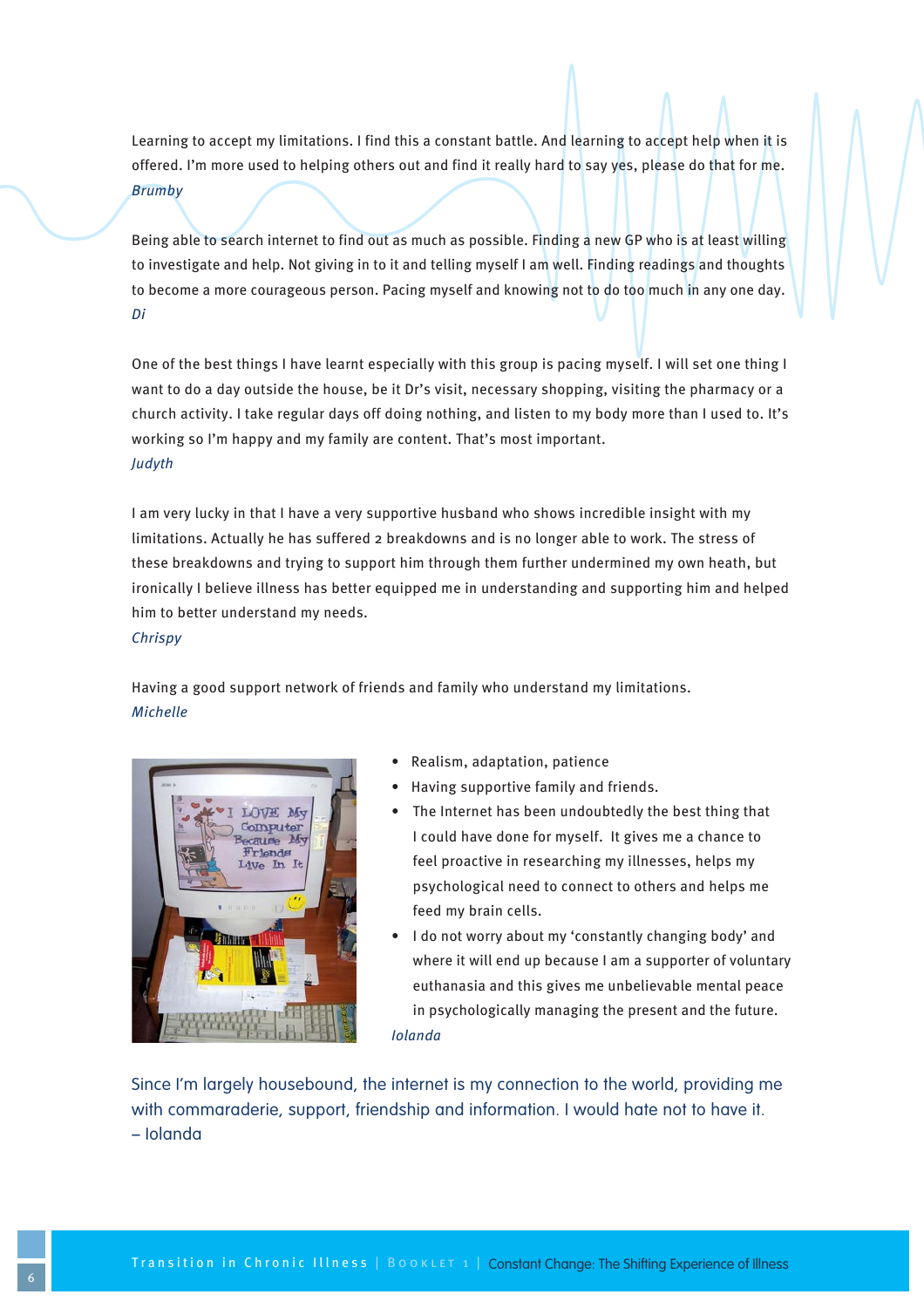With a constantly changing body/illness I cannot always have high expectations about what I will do. Instead I have to 'go with the flow', to set realistic expectations and not hit my head against the wall. That is, I try to accept that I can't always do what I used to do or attempt some of the things that I would really like to do.

Reassurance that change is not abnormal… that it does occur. I'd like availability of advice on how to readjust medication as a result of changes. *Andrew*

My Christian faith is very important to me and the knowledge of a perfectly functioning body in the world to come is a big help. Knowing that I am more than a fragile body - that I am a brain, a soul, a person with feelings etc. quite apart from my health problems. My health problems are only a part of the whole that is me.

*Helen*

*Ted*

# Goals ARE important

Imagine going on a trip and never deciding upon a destination. You could end up anywhere and probably nowhere close to where you'd really want to be. Life with illness is like that. If you don't have goals, you could end up anywhere. It is risky to leave life up to pure chance. Living without goals is like sitting in a sailboat and letting the wind take you where it may. You risk drifting aimlessly through life, finding little satisfaction or sense of purpose.

Anger, depression, hopelessness and withdrawal can result from the perceived loss of power to effect change. Our responses demonstrate the importance of having small achievable goals that provide a sense of accomplishment in terms of coping with the unpredictable and overwhelming challenges of illness. There is a strong desire to live life as fully as possible despite the impact of long term illness. Having goals is a way of creating a vision for the future… goals to strive toward is essential in maintaining a life that is fulfilling and meaningful. Achieving personal victory over the adversity of illness, no matter how small the victory is, fosters personal strength and confidence. Learning ways to cope from moment to moment and from day to day are significant achievements when living with chronic illness, and are worthwhile goals. It is worth valuing the power we have, in the moment we are in, with the people we are with, and the opportunities that are presented to us. Striving toward goals is a part of the learning process. If we set goals that are aimed too high, it can be disappointing. Trying to change or shape our lives by only focusing on the 'big picture' can be like pruning a forest of tress with manicure scissors.

The task can be overwhelming. We learn to adjust so that goals are within reach and build confidence when achieved. We learn to be flexible about what we strive for.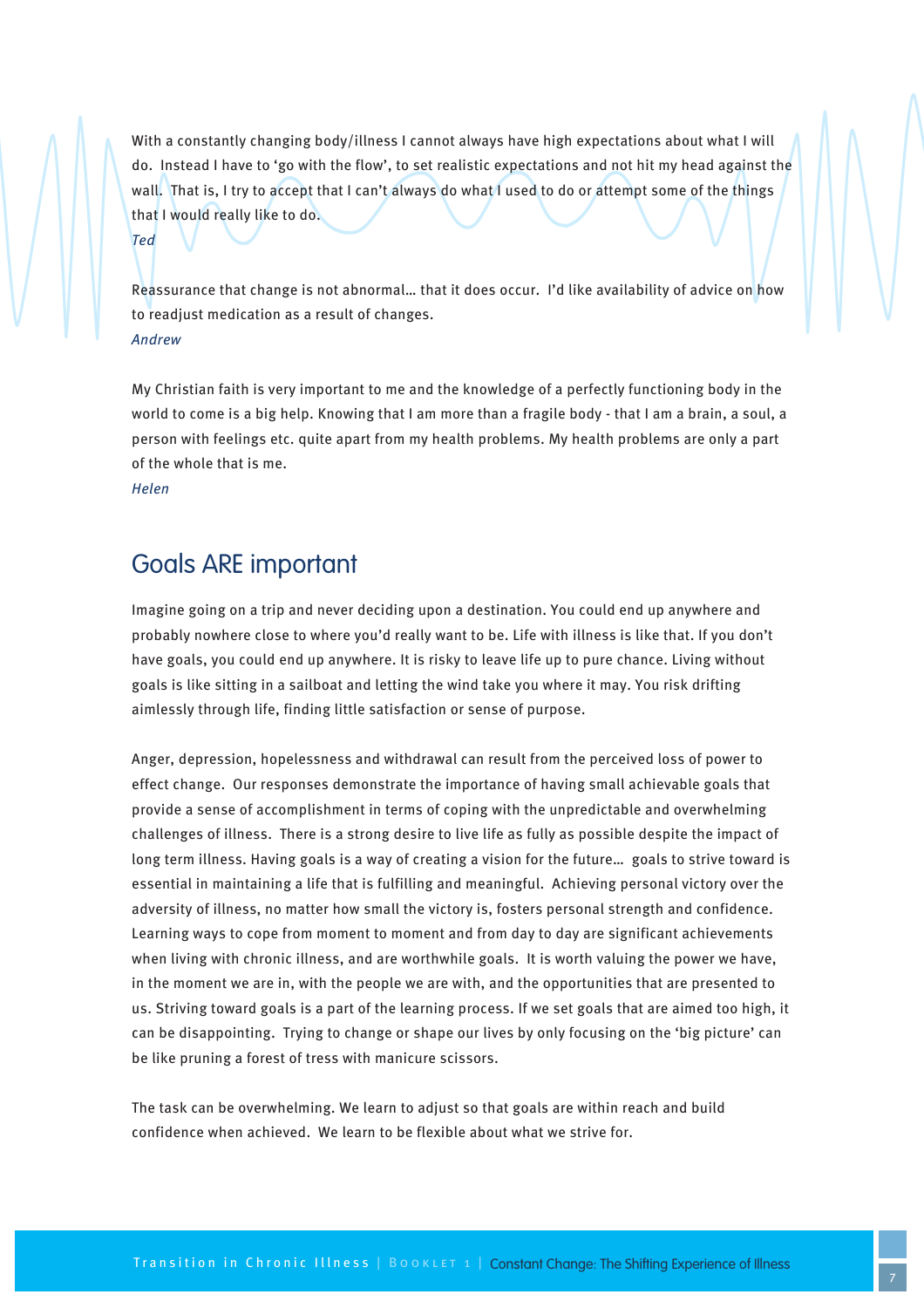It is important to remember to strive toward bringing joy or pleasure into life as well. The experience of illness can be all consuming. There is a need to maintain some balance to the trials of illness and to avoid allowing illness to overwhelm life. Illness becomes less of a burden when the focus is on the things that each person can still do rather than those that they can no longer do. This focus enables the person to find meaning and value to oneself and to life. The challenge is to rebuild a life that reflects the person's interests and priorities, and the image that is to be presented to the world. By setting small goals it is possible to learn about personal strengths, to learn about what is possible in terms of achievement and to learn about ourself. As we learn about these things and put the pieces of our life together, a new picture of our self, identity and life situation evolves. As people living with illness our goals have changed, but we still work toward achieving things that are important to us.

If you find yourself drifting, forgive yourself, and get back on course. When you are confronted with a difficult situation try to lower your sails and ride it out. Try not to be unrealistic about what you can accomplish during such times. We all need time to recoup and regain our physical and emotional energy after a crisis. Sometimes, we need to just be still. When you feel ready, raise the sail and continue on your journey.

### *What do you strive toward in your experience of illness?*

I strive from hour to hour just to be. *Graham*

Finding a balance between having self-worth and accepting limitations and accepting others' help. *Brumby*

Striving to be equal to others, being accepted for who I am, others not judging me just because I have an illness. *Julie*

Rather than have specific goals I wish to gradually build inner strength.

Coping from day to day. *Judyth*

Rather than have specific goals I wish to gradually build inner strength and I am very interested in talking with God and developing the spiritual dimension to my life. I don't wish to become too self-absorbed but to pursue being as self reliant and resourceful as possible but not being afraid to ask for help, from those who can help, when needed. I do have one definite goal, which is to learn to relax, believe in myself and go with the flow. As I flow along my life's journey being well enough to work part time is a possible goal. My desire is to enjoy every day as much as possible, the glint of sunshine on a tree leaf is a beautiful sight. *Di*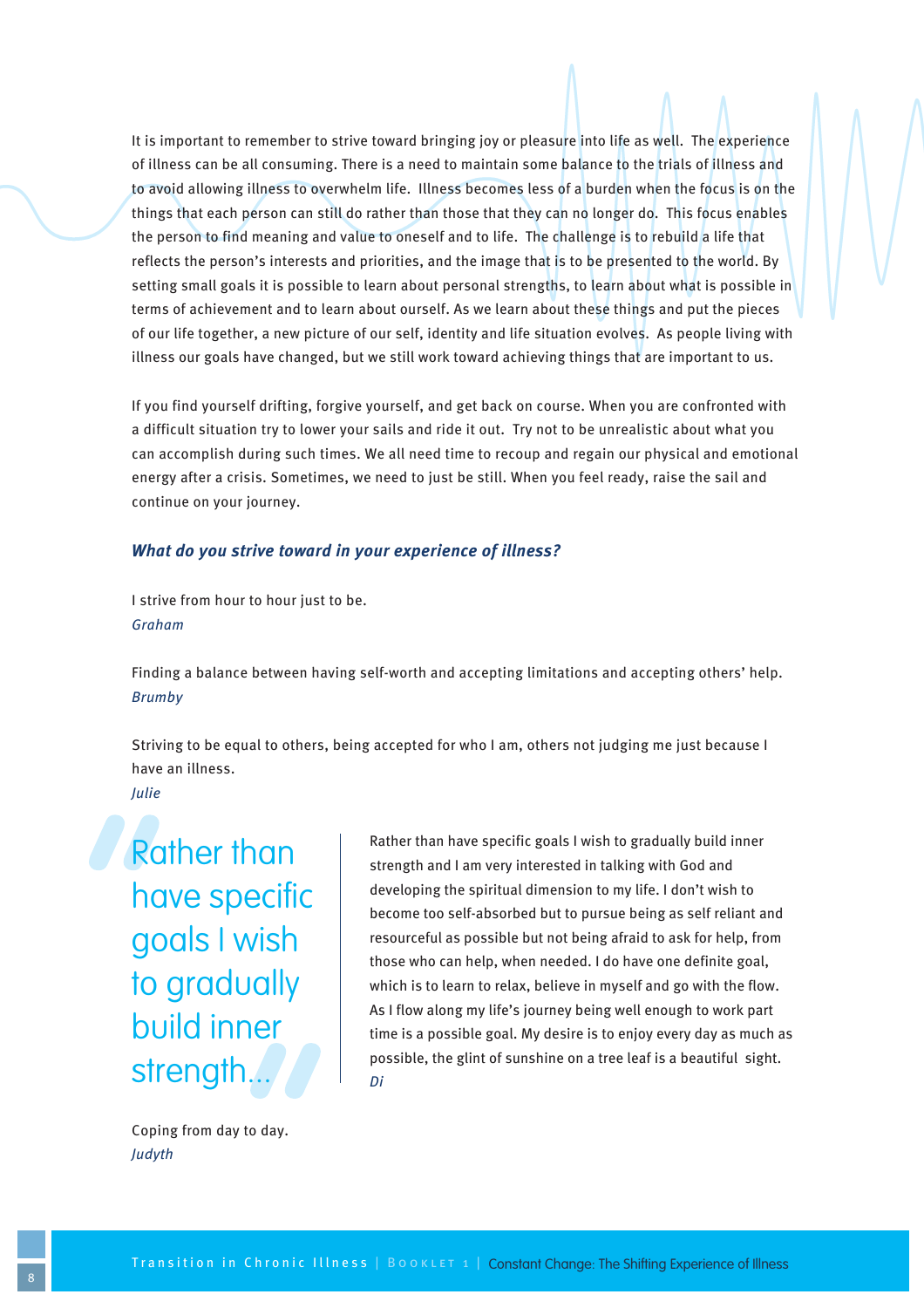I think having goals are imperative in moving forward and managing illness. I recently had to retire which left me feeling life had cheated me and a failure, but I hoped my health would improve without the pressure. It didn't and in fact got worse. My arthritis got to the chronic stage and this of course exacerbated the pituitary disease. Three months on from surgery I'm starting to feel stronger. I have another surgery to get through but when all that is behind me, my goal is to be able to live life more fully. I'll have more time and I hope I'll have the strength and stamina to enjoy things like travelling with John (not just helping out with family but real sightseeing holidays). Getting involved in some kind of hobby and doing some volunteer work is also a goal. *Chrispy*

I strive towards having a pain free or fatigue free day. My goals for managing my illness are to not always have the 'up yours attitude', which I seem to have a lot of lately, (lots of laughs)… and also to avoid focussing on my limitations which I find frustrating. *Michelle*

I try to work around my limitations if I can. Obviously I don't want to go climbing Mt Kilamanjaro, but I'm realistic enough to know that I still can't go out for an afternoon without suffering for two days afterwards. To not let it get to me psychologically I'll use whatever means there is. My smiley collection is a prime example. My family thought it wasn't something a 33 year old woman should do, and I had to get the opinion of a psychologist at the pain clinic to confirm that there is absolutely nothing wrong or unusual about having my collection. I want to try to surround myself with positive people and avoid people that put me down. This is important for the psychological management of illness as is doing things that feed my sense of achievement. *Iolanda*

My goals in managing my illness are to cope as best I can using whatever facilities that are available. To tap into the best help, resources, treatments, etc. that I can muster; to try to ensure that all that can be done for my body is being done and then to let go and not worry. *Ted*

…it is important that the goals are ACHIEVABLE. While it is good to aim for the stars, we can easily get disappointed when we don't reach them - and this can set us back further. Instead of reaching for the stars, reach for the sky. Once you reach the sky, the stars are a step closer. Divide large goals into little ones. A bit like eating an elephant – one bite at a time.

Really I strive to live as much as possible despite the illness. I feel that this illness has placed boundaries on my life that I do not want to have. So my goal is to live life as far as those boundaries will allow me to, and to improve my overall health to push those boundaries back. A few weeks ago I had a period of tiredness and I said to my housemate that I did not want to be tired, that I wanted to go out and do things. My goal is to exercise a lot more, improve my energy levels and my confidence. The other thing is to get by until they find a cure for this. I don't think a cure is too far away, which is my big hope.

*Andrew*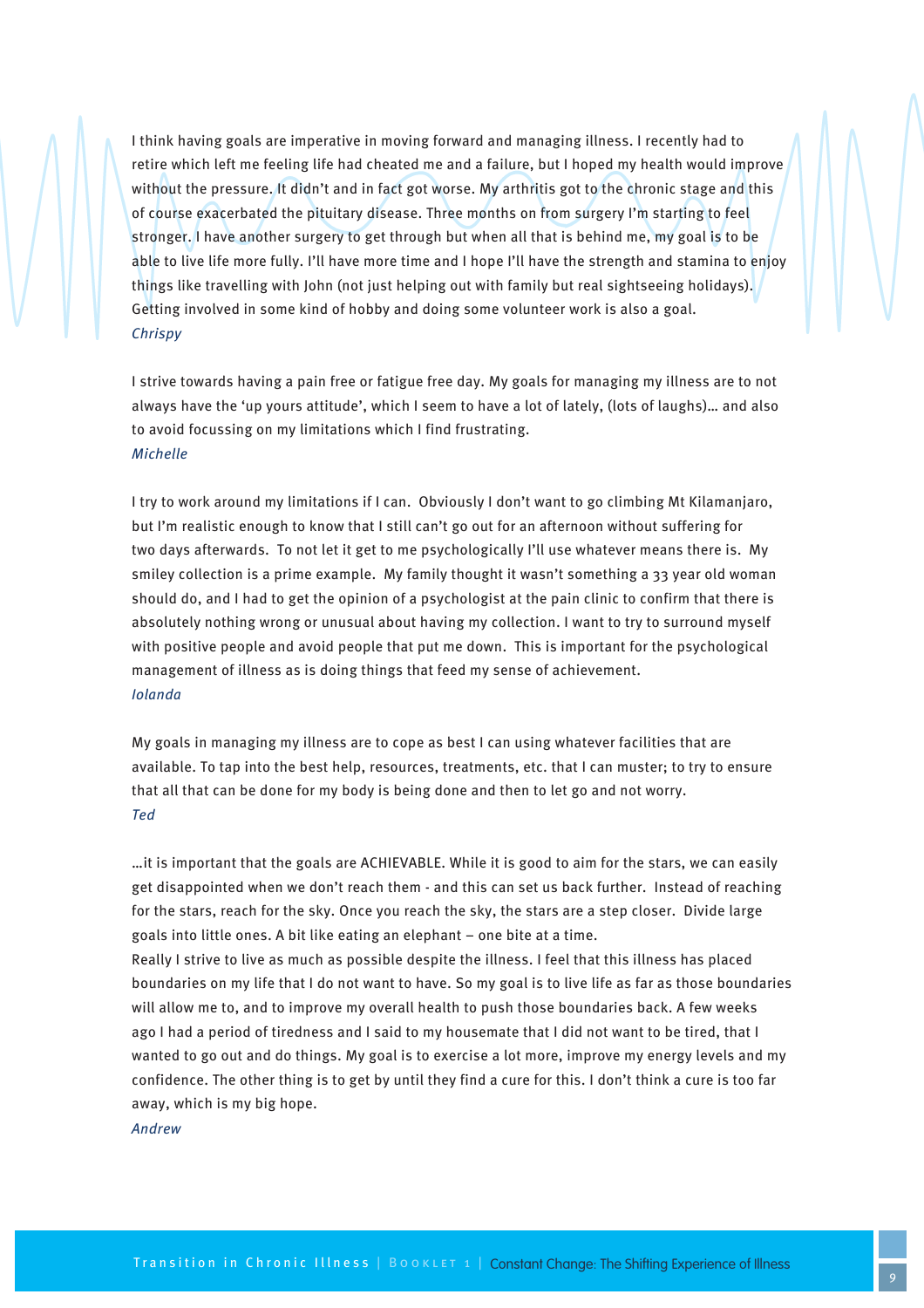Doing the best I can on any given day. Not getting upset when I have a bad day but accepting that they happen and I just have to give in to them [Got this one pretty much sorted at last]. I need to have good management skills as I come from a long-lived family and none of my health problems are life threatening so I have another thirty years or so of living like this!!! …. so I had better get it right. *Helen*

# The Illness Experience is Unique to Each Person

People will deal with chronic illness in their own way. The experience, personality and spirit of the person translates to a unique approach to living with illness. People have diverse backgrounds, personal resources and personalities. These unique characteristics influence the individual's attitude toward illness. We might have been raised in families where sickness is seen as weakness and it is hard to depend on others for help when we need it. Past experience may mean we have a rebellious attitude toward our illness, which fosters determination and perseverance. In managing illness we tend to do what is familiar to us. For example, if one is used to reading and researching, then gathering information in order to understand illness better may be what feels important. Maybe a pragmatic, practical approach to illness management is what feels best for some people, especially if this has been their way of approaching life. Other people find that their spiritual faith assists them to negotiate the hurdles and learning opportunities presented by illness.

The illness experience is rich soil for learning about ourselves and our life. We each find within ourselves our own way of putting life back together again following a diagnosis of illness. This will be the way that makes sense to us and is meaningful in the wider context of our life. It is likely to change as we move through different experiences of the illness, of our bodies, and with regard to relationships with others. All of these changes are reasonable. There is no right or wrong way to respond to illness. Lets look at how our backgrounds, experience and personalities have influenced the way we manage illness.

### *What is it about you that has determined how you have managed illness?*

Intelligence to be able to research my problems and methods of managing it. Character strength (or is that plain stubbornness) to get out of bed every morning and achieve something for the day. *Graham*

I suppose I'm very stubborn, and my family background is such that it is weak to give in to illness. When I first needed glasses for distance vision, for instance, my mother kept discouraging me from wearing them, saying my eyes would be stronger if I tried to do without them. That sort of upbringing is hard to reconcile with chronic illness, particularly things as vague as fatigue. *Brumby*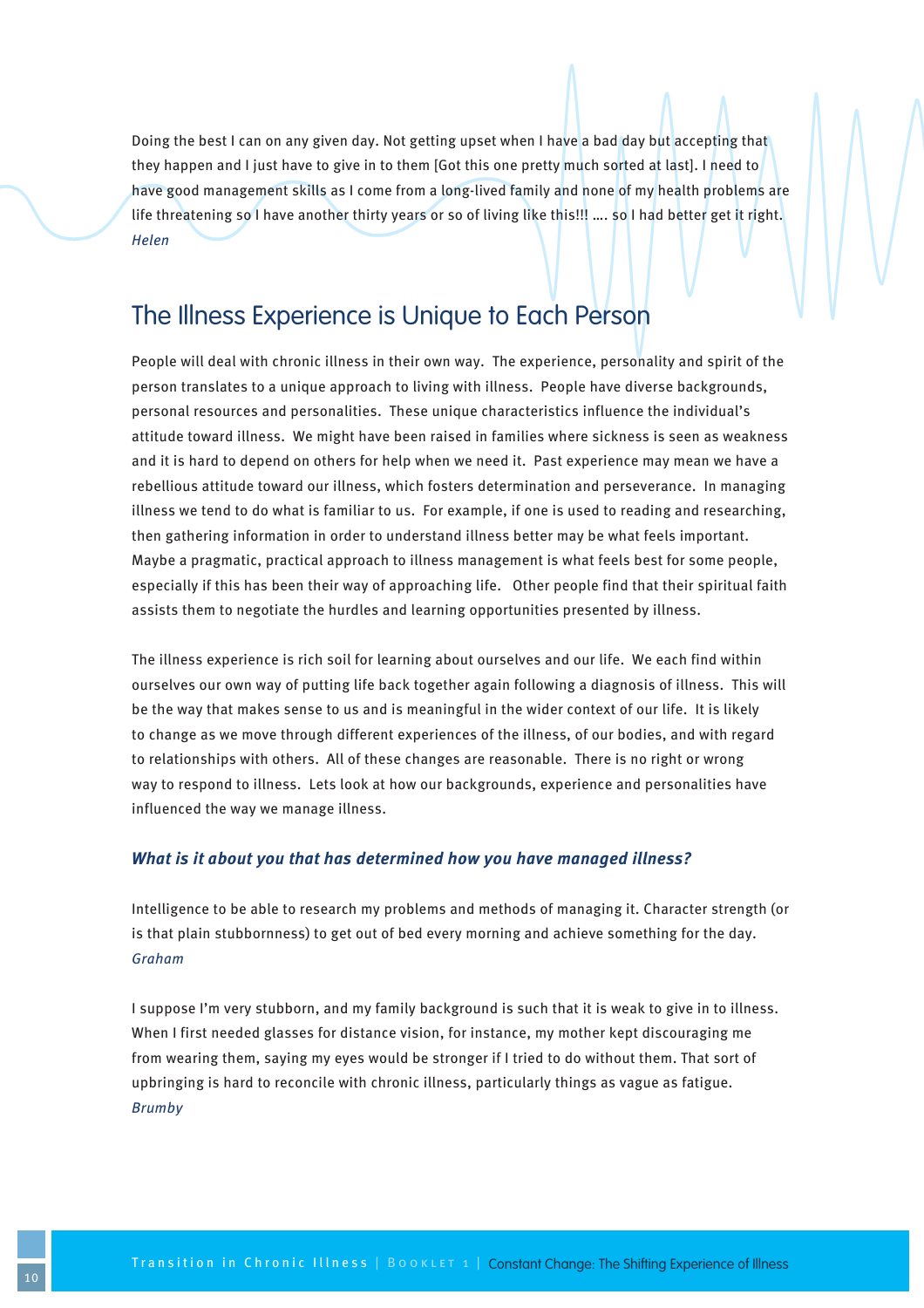Being knowledgeable about my illnesses so that I can converse with doctors and generally understand what they are saying. Being given the right to view reports so that I am informed of what doctors are saying about me. Ignorance is bliss some say but not in the case of a chronic illness which affects your life now and in the future.

I research and keep up to date with information. I pace myself now and this is a good management tool. *Di*

That I have accepted the seriousness of my conditions, I am realistic of my care plan and I always am truthful with my family, who care for me *Judyth*

In some ways I'm dependant (e.g.. I happily let my husband manage all the money side of things) but in other ways I'm fiercely independent and insist on doing things for myself. I found the physical limitations that the hip replacement put on me very difficult and hated being dependant. Fighting to be independent does help me cope with my illnesses. Although illness brings me down at times, I think determination that it isn't going to beat me has played a part in managing it too. *Chrispy*

I'm stubborn!!! Therefore I don't/won't/like to give in. *Michelle*

*Julie* 

It's important to know that 'how you manage lllness' and 'something about yourself' can be very much dependent on such things as the type of illness that you have (the most obvious example being whether it is life-threatening) and the years since diagnosis. In some ways I am a COMPLETELY DIFFERENT person than I was when I was facing cancer. I've faced the school of hard knocks and have some 'scars' to prove it. I'm a hard-worker and switched-on and this is probably how I've approached my illnesses. What I mean by this is I'm aware of things in my environment and me and try to steer them in the right direction. For example, I'm part of a few online medical communities that help me feel like I am 'looking after myself'. I am well aware of my psychological state at any given time and refuse to give in to anything but temporary flare-ups. *Iolanda*

Within myself I try to be optimistic, live like a 'survivor', be willing to accept help, try not to inflict the negatives of my illness on others, try to dampen my 'task oriented' nature. *Ted*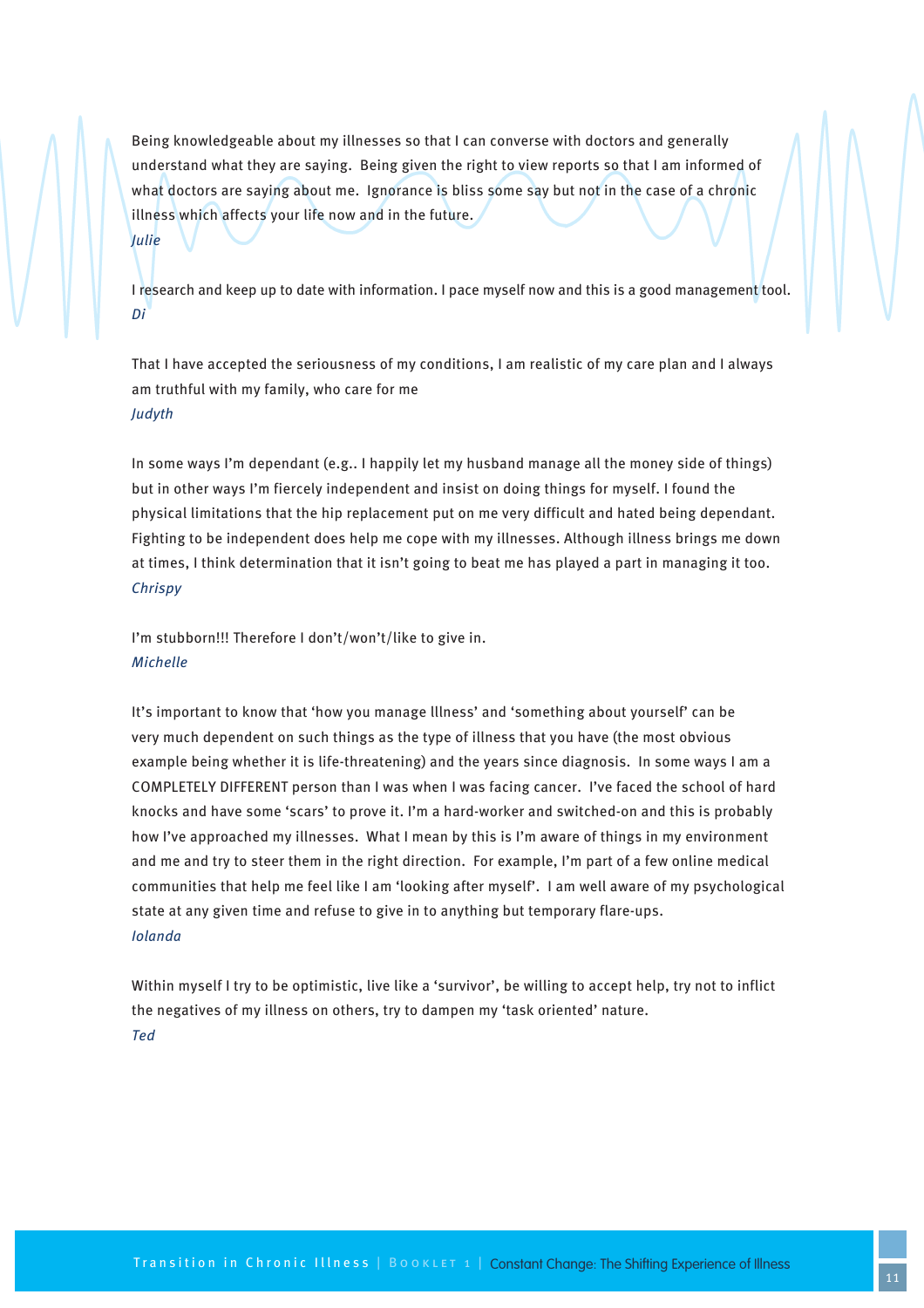

### MY BITS

A selection of the things I have to keep at home for looking after my diabetes. As well as all of the things I carry with me, I have my insulin supply (which takes up a whole compartment of the fridge), new needles (which I get 600 at a time), safe storage for the old needles, supplies of test strips, lancets, tissues and jelly beans (which I always carry around in my pocket). – Andrew

I know that I am able to think things through. By learning about my illness, how it affects my body and the medications I am on I am able to understand more what is happening. From this I am usually able to work out what has gone wrong, and what I need to readjust to bring things back to some form of normalcy. Understanding helps management - and confidence. *Andrew*

My faith. I am also stubborn and tend to think 'I'll show them' which means that I will fight to get as well as possible. I also like to learn as much as possible and tend to question my doctors etc. when I feel it is necessary.

*Helen*

# Let's be Proud!

Illness changes our sense of self and identity. Who are we with illness? So much in life has changed that we need to reclaim our lives. Living in a society that places value on achievement and self-reliance can make us feel as if we don't measure up. We can easily feel bad about ourself in this context. This is despite the fact that we are confronting and conquering challenges that would seem overwhelming to any human being. There is much to be proud of in people's stories about coping with long term illness. As people living with illness, we may place high expectations on ourselves in terms of successfully managing symptoms that are sometimes unmanageable, of maintaining independence in the face of a failing body, and of ensuring that we make a worthwhile contribution to families and friends. We try our hardest to fit with the norms of the wider society even at a cost to ourselves. We may not have access to some of the means of attracting accolades in this society, such as sporting achievements, etc… but we are champions of a different kind in that we face adversity and make the best we can of it. Let's be proud of our achievements in managing illness and our strength in living the best life we can. We can see from the following responses that some of us find it hard to say they are proud, despite overcoming huge challenges.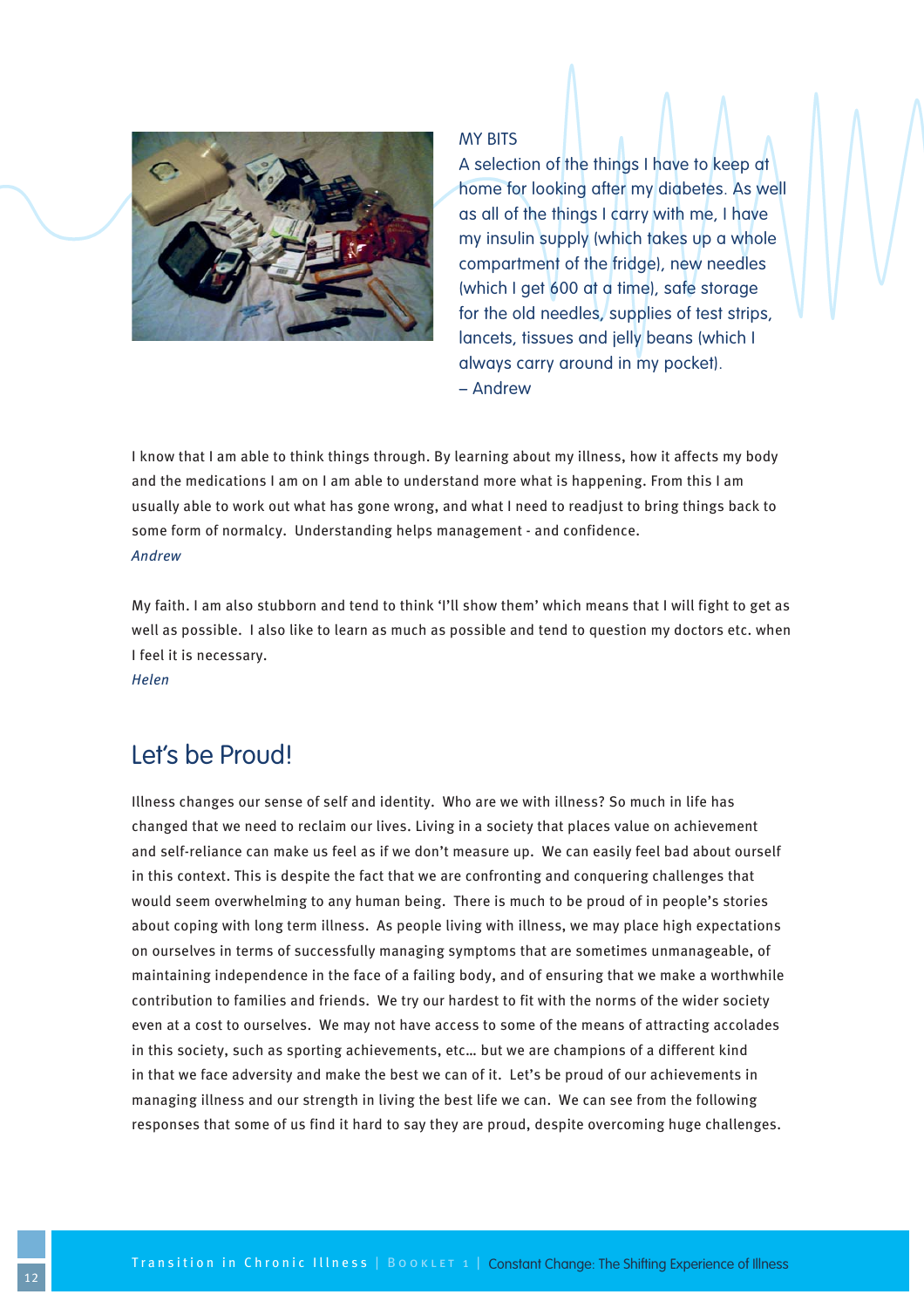### *What are you proud of about the way you have managed illness?*

I put this one in the too hard basket as I cannot say what I have to be proud of in managing illness. *Graham*

Learning to stand up for myself, not being scared of being ridiculed. Achieving goals because I have learned to pace myself which is the only way you can live a good life and still do the things you want.

### *Julie*

I'm not sure that I am proud of myself yet. I am always very hard on myself and expect a lot from myself.

### *Di*

I'm proud that I have survived two usually fatal illnesses, that I am still able to work, have a child despite the odds and am able to contribute a bit to the running of the household/family life. I'm also proud of my writing, which is a large part of my identity. *Brumby*

That I am still alive this far down the track, considering all the things that have happened to me and how many times another problem arises, like when the insulin stopped working. I have worked around ceasing to use it, with the support of my health professionals. *Judyth*

I don't know about proud but perhaps a feeling of satisfaction is the word I'd choose. As illness progressively limited me, I made sure I was always there for the kids in other ways. I helped and encouraged my dyslexic son to cope with his disabilities by working with him every day after school. I encouraged the kids to always communicate and talk through their problems. They are all adults now and I still enjoy a close relationship with them and the grandchildren. I took a special interest in many of the deaf and special education children I worked with. A couple of them still keep in touch and one deaf boy drops in to see me from time to time even now he's a grown man with a child of his own. The limitations posed by illness don't have to limit many of the things in life that really matter.

### *Chrispy*

I am proud of the fact that even though I have this horrid illness I can still homeschool my children and do my painting and gardening. I still lead a relatively active life. *Michelle*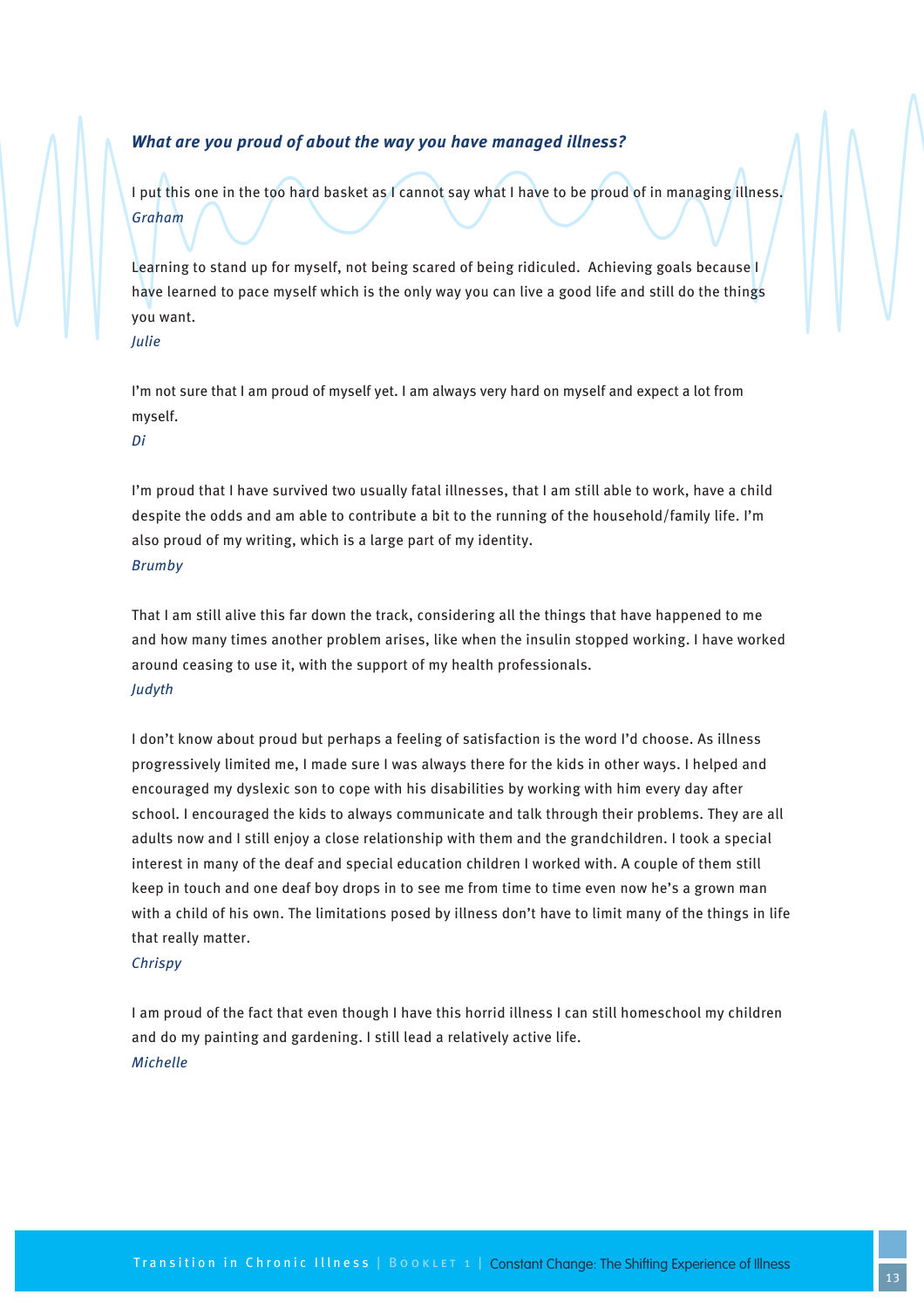I don't know if you could say proud ... it sounds pretty foreign to me to say to myself I'm proud of... but you could say that others have congratulated me on the way that I've handled it all ... that others would have taken it a lot worse and would have been on anti-depressants at a minimum, but have done less for themselves over the years. *Iolanda*

If anything, my persistence in seeking help and following through on likely leads. I feel that most of the helpful things in my life have been God's goodness and grace towards me (Or, if you prefer, good luck, kind fate, good fortune, people's kindness and care.) *Ted*

I think I do OK. I am never completely happy with the results of my blood tests. I always feel that I could be doing better but it is difficult as side effects from diabetes can take 5,10 or15 years to occur. This is frequently on my mind Am I doing well enough to avoid these problems? Hopefully a cure is not that far away.

### *Andrew*

Not sure if proud is the word but I am pleased that I don't panic or get upset when I have a bad day or week. I know it is part of my pattern and it will pass in time. I know also that it is easier to give in to it, if circumstances allow. Pleased that I am able to quilt and that the recipients of my quilts are pleased to receive them. This is very important to me as it is something that no one else in my family can do. I am also pleased that I have been able to help my husband and kids from time to time. It amazes me that I have been able to do these things and I find it is important to remember these things on bad days.

*Helen*

# Acceptance and Denial

Health care professionals often refer to the words 'acceptance' and 'denial' to describe the way people are adjusting to living with illness. These words have different meanings for different people and little relevance for others. The experience of illness indicates that acceptance and denial are not stages we reach and are finished with. We move toward and away from these states as we live with illness. The experience of illness is complex and cannot be fitted into neat categories such as 'acceptance' and 'denial'.

The way a person responds to illness varies and changes, goes back and forth between different emotions and is ongoing, rather than having a definite end stage such as acceptance. Some people have described the changing nature of the illness experience as a 'cycle' where one is often revisiting emotions and learning. It is also explained as moving back and forth on a continuum of emotions and perspectives. Adjustment to illness does not appear to be a linear process that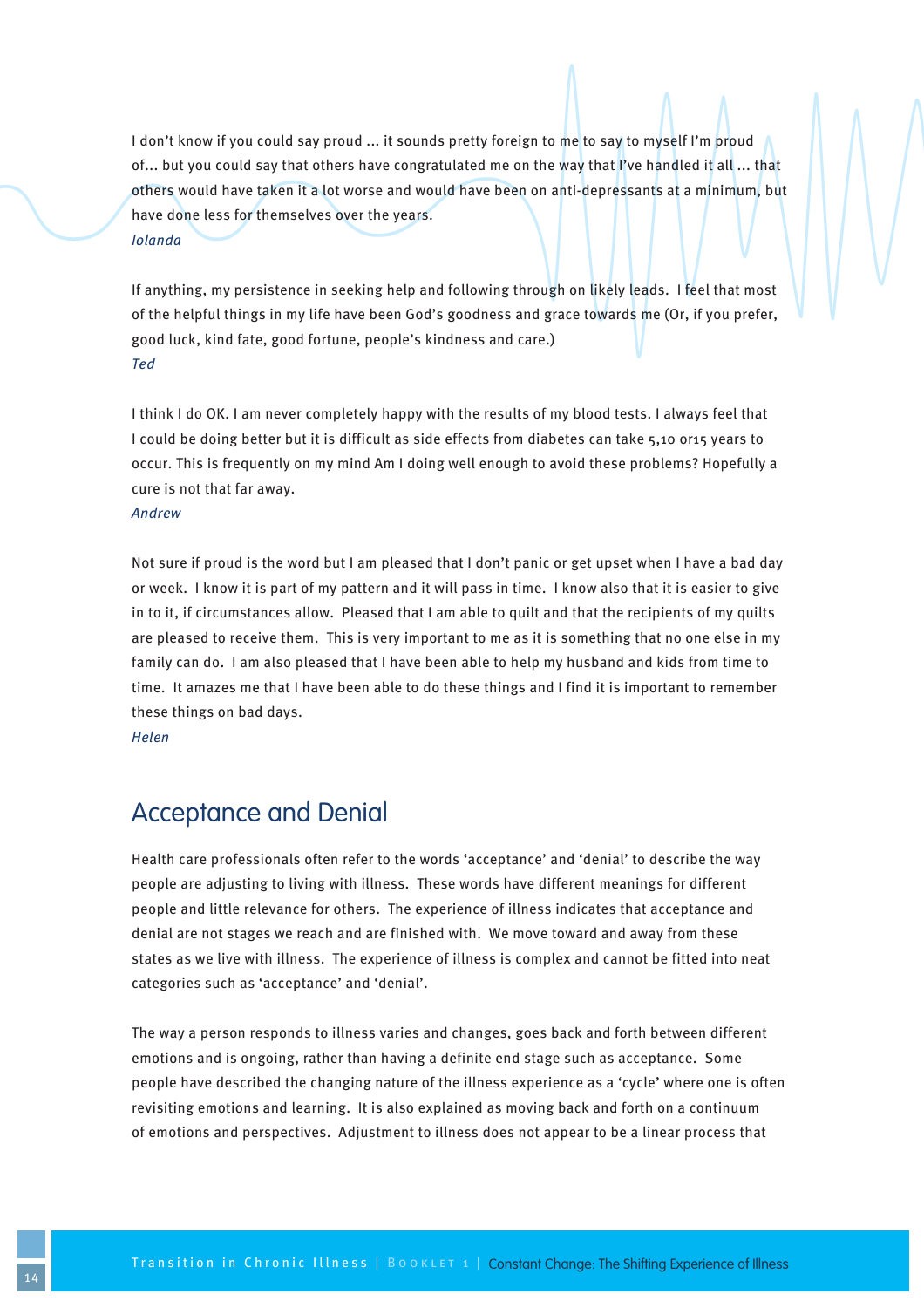begins with denial and ends with acceptance. We don't need to give ourselves a hard time because we think we haven't reached a stage of acceptance. We are constantly moving between different perspectives as our body and life changes. All the experiences on the journey through illness are contributing to our learning to adapt.

As individuals, we want to reach a stage where we are managing and living well with illness. It is our own unique journey and it cannot be meaningfully measured or categorised. Part of the journey is to find meaning to our experience and to achieve a quality of life that is acceptable to us. We will do what we need to maintain a sense of connectedness to life and to hold on to a valued sense of who we are. Behaviours that others might equate as 'acceptance' or 'denial' might be what we need to do in order to achieve this. We are constantly moving in and out of behaviours which may look like 'acceptance' and 'denial' but are actually other understandable reactions such as frustration, resistance, rebelliousness, contentment, hope, optimism etc. Rather than indications of whether we are coping well or not, these behaviours are responses that any human being might demonstrate when confronted with the complex process of adjusting to living with a chronic illness. Our varying levels of comfort with these labels are evident in our responses.

### *What do the words 'acceptance' and 'denial' mean to you?*

One of the things about acceptance and adaptation to be careful of is resignation…unless you get frustrated and stressed as new hurdles are put in your way you can fall into the trap of not caring or resigning to your situation.

### *Graham*

Acceptance and Denial are medical jargon that is bandied about quite a lot. I think we should just use the words that are real and the truth, like shock, or disbelief and don't use any jargon words about it. The real issue is that there are many stages and one who is chronically ill slips back and forth through the stages. Does anyone ever wholly adapt? I may have accepted my own illness to a degree, in that I know I am probably stuck with it for a long time, if not for the rest of my life, but I don't think that I could say that I accept all of the details all of the time. There are times when I kid myself that I can get away with an activity that is beyond me and times when I'm pretty realistic On the whole, I do try to stay closer to acceptance, but as a fallible human being, I don't always manage it. *Di*

Some people will deny that they have a problem, and either refuse to go to get a medical diagnosis or ignore it/deny it after the diagnosis. They have not psychologically accepted the possibility or the reality. Acceptance however is multifaceted. Some people will accept a diagnosis yet look actively for ways to help themselves. The remaining accept a diagnosis and just try to 'put up with things' as they are without trying to help themselves with research or without being proactive in their treatment. To a large degree the way you deal with illness is governed by things like what generation you come from, your sex, your multicultural background. *Iolanda*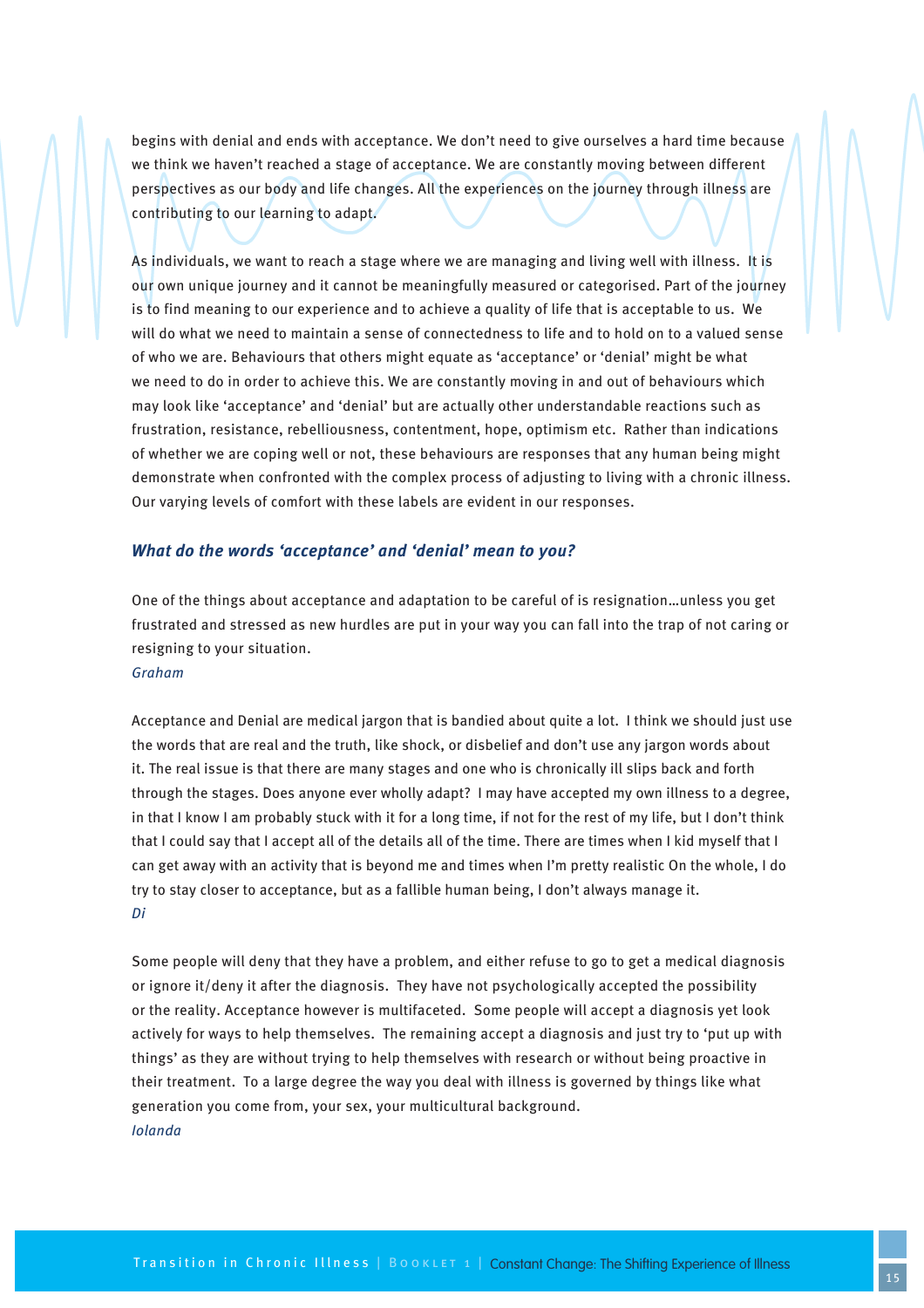While acceptance and denial are medical labels they are also terms people use. The way I see it they are the extremes of the spectrum when these terms are used in everyday conversation. In medical terms, however, I feel that doctors put those not yet at the (their perceived) top end (acceptance as they see it) into the denial category. Thus I would think most doctors would put most patients in the denial category. Perhaps a continuum of shock, denial, learning, understanding, more learning, and finally after many such cycles, acceptance would be a more accurate model. *Brumby*

Acceptance has an entity/life, that is closely connected to my experience at the time, over time my entity of acceptance accumulates 'a knowing' from every experience it survives and that knowing is connected to hope, courage and a resilience. *Olympia*

This is such a hard question. I don't truly believe in using the word acceptance as sometimes you can "accept" your illness and the limitations that it imposes and other times you can't. It's really hard to explain. It could almost be the same with denial. Some days when I'm in a bit of a mood I act like I'm not sick and just go gungho at whatever tasks I feel like. I then pay for it later when I then have to face facts and admit (not accept) that I do have limitations. *Michelle*

I didn't go into a real state of denial with my illnesses. This is probably because they came on very gradually over a long period of time. When the symptoms got really bad and debilitating I think I was in a state of shock rather than denial, wondering whether I was ever going to feel any better. At one stage I really thought I was going to die. Finally getting a diagnosis did help. Though Hypopituitarism can only be managed at best, at least I was able to start treatment to improve the way I was feeling. The arthritis in my hip did progress much faster though. If I did have a stage of denial it didn't last long, as the severe pain would make denying it rather futile. I think I have accepted the conditions I have reasonably well. Without acceptance at least to some degree, I don't think I would be able to keep progressing and managing my symptoms as well as I might. Of course acceptance isn't something which suddenly happens one day and all is well. Just when I think I've accepted something reasonably well, I'll have an adrenal crash or some other problem, only to find I'm not accepting my lot so well after all. Then gradually I push forward again. I think acceptance is more a one step forward, two steps backwards kind of thing. It happens gradually but we still have to deal with all the little setbacks that life dumps on us.

### *Chrispy*

To me a 'acceptance' means receiving what is given to me. With illness it means taking into my thinking (and hopefully into my understanding) the reality (i.e. what the inconvertible facts are) of my illness including the everyday effects and the long and short term prognoses. Denial' seems to me to be the opposite attitude i.e. refusing to accept the reality of part or all of my illness situation. It might involve accepting what is the present reality but refusing to accept some or all of the prognoses. *Ted*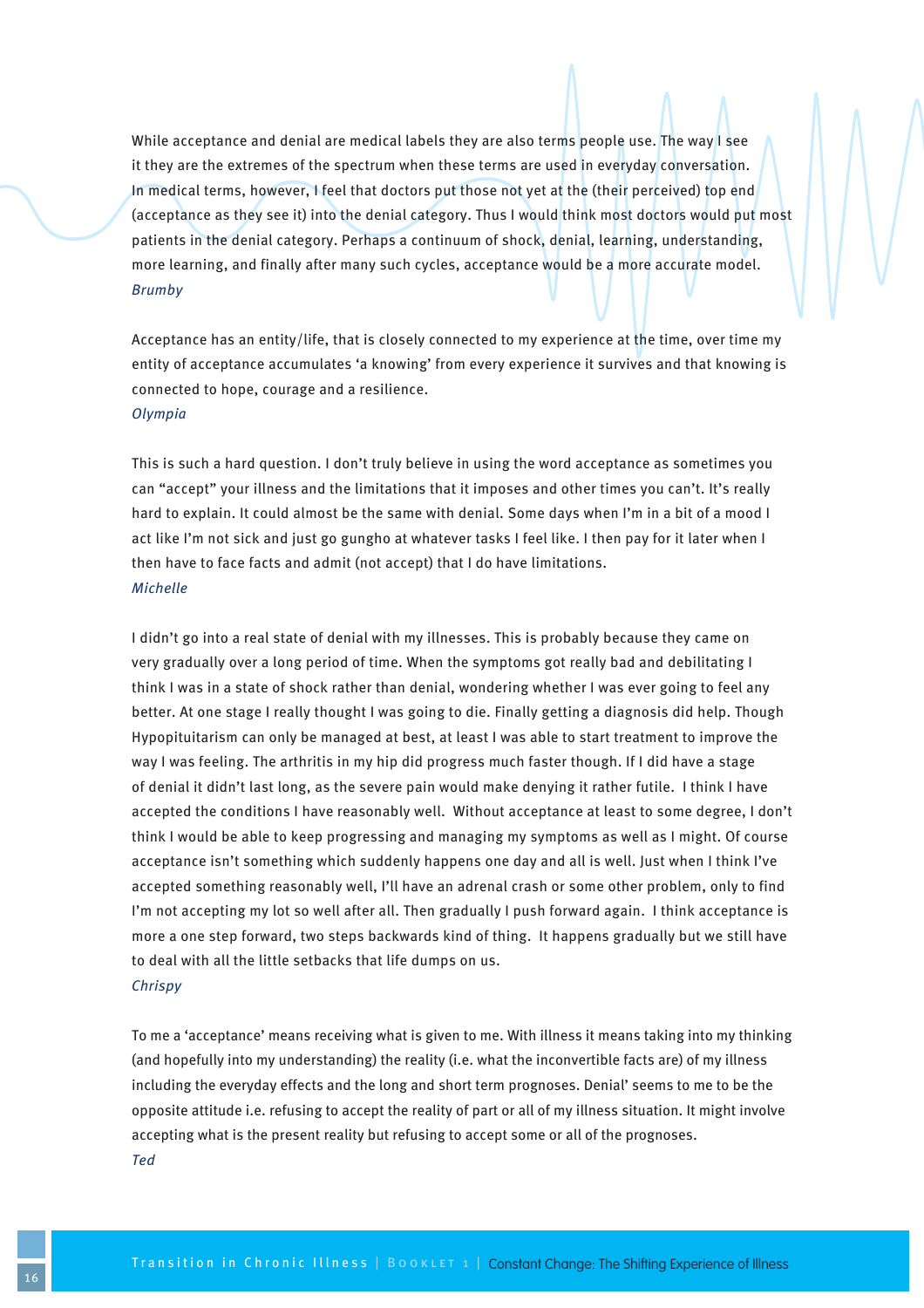# Each day brings new challenges both physically and emotionally to which I have to adapt.

In some ways, we deny ourselves some of the things we used to do because we lack the confidence in our ability to adapt to our new circumstances. Somebody said to me once that you can do everything you used to be able to do before diabetes. I think it is pretty close to the truth, but it can take a lot more effort to do so. Acceptance to me is to realise that our lives have changed. While it may be possible to do everything we used to be able to do, it may be much harder and no longer 'worth the effort'. Acceptance is about letting go of these old activities and plans and GOING OUT AND FINDING NEW ONES – new activities, new interests, new groups of people and a new way of living. Our lives are not over, just changing direction. *Andrew*

Acceptance has to be a dynamic, not a static process. Each day brings new challenges both physically and emotionally to which I have to adapt. The process of aging adds new burdens to my body; quite trivial events remind me of things I used to be able to do and would love to repeat. I have carefully built a structure in which I can function reasonably well, but outside circumstances and outside pressures can upset it. The tension between acceptance and denial is always there. *Helen*

Adapt was the word I think I suggested instead of acceptance or we could use the word adjustment. These words are better than acceptance. I feel as if acceptance means that we are forever trying to accept the illnesses we have and their effect on our daily lives. It creeps into our daily lives all the time…well it does for me even though I accepted what I have from the beginning. I know that I am always trying to accept that I will never be 'normal' again. *Julie*

# Our message to others with illness…

As people adjusting to life with long term illness, we are faced with overwhelming challenges. We need to be gentle with ourselves as we experience the journey. The attitude toward oneself is important in the meaning we make of what is happening, and how we negotiate the hurdles that illness presents. Let's choose to value ourselves and be proud that we are managing illness each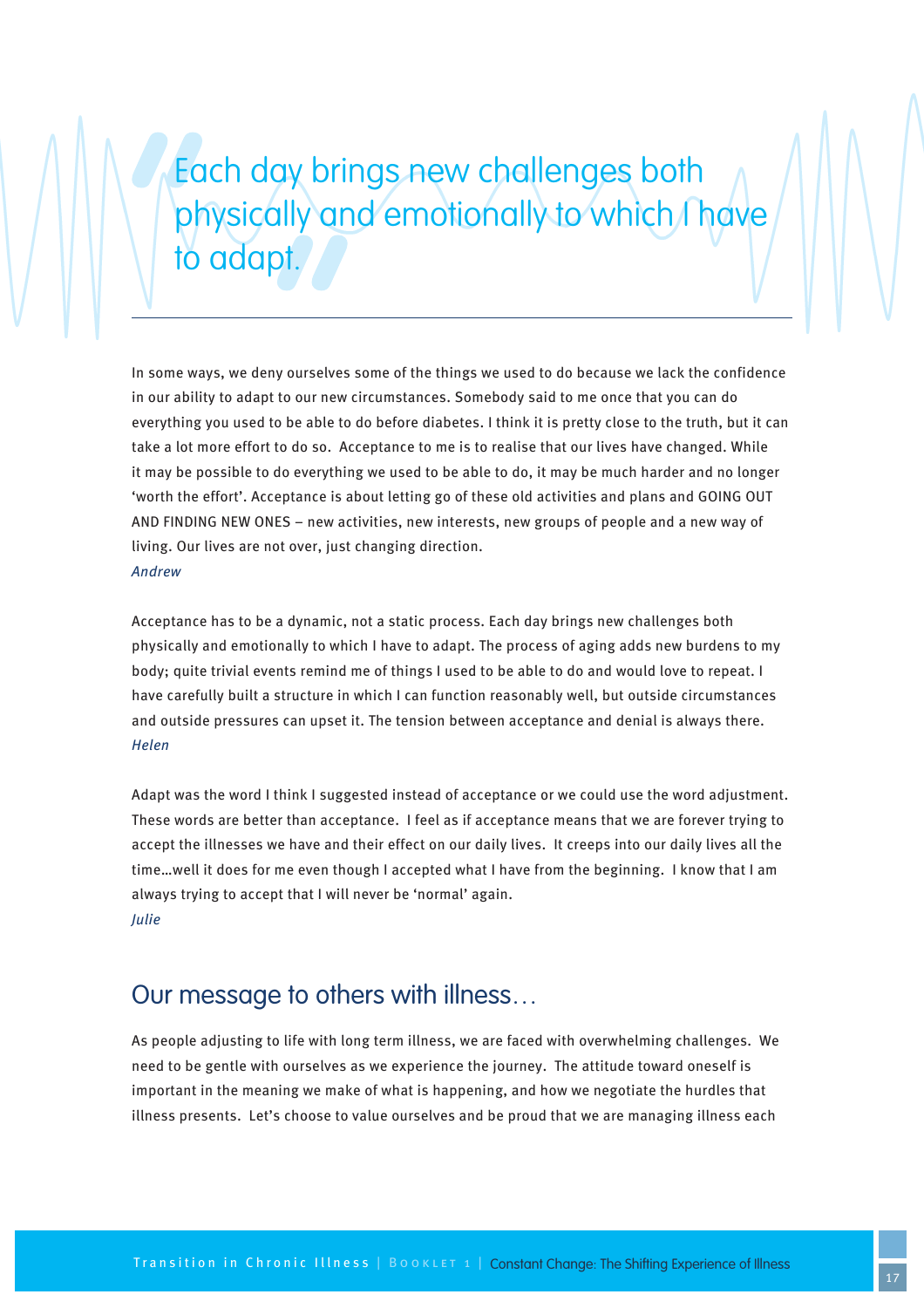moment. If we do not perceive we are managing well, then let's acknowledge that it is the best we can do at this moment and accept that there will be lots of changes in the way we cope. Let's try to not give ourselves a hard time when we don't meet expectations, but instead provide some space for requiring less of ourselves. On days when we can't do something we wanted to, let's enjoy the things we can still do. The road gets rocky at times and the going gets hard. You may feel alone on your journey but don't be afraid to reach out to others who, you know understand, and share the burden with them. We believe we are an example to others in living our lives well despite illness, having a good sense of humour and overcoming challenges each in our own unique way. Take heart in the life you are living. It may be different but you are demonstrating that you are a true champion with every small victory you achieve.

## Our message to health workers…

The process of learning to manage illness can be overwhelming and learning to adjust to change takes time. Learning is about trial and error. Transition occurs in the course of every attempt at change. Transition is the state that change puts people into. The *change* is external (the impact of chronic illness might mean changed diet, changed relationships, change to employment), while transition is internal (a reorientation that people go through before the change can work). Some health workers imagine that transition is an automatic process for people… that it occurs simply because the change is happening. But it doesn't, it is a process that people have to work through. Transition happens much more slowly than change.

When learning ways to adapt to illness, we will make mistakes. We aim to learn from that experience. Give us the space to do that. When people are living with illness, it is not a process of automatic adjustment… we need time and we need you to walk with us with understanding and compassion, rather than instruct us. You only have a small glimpse of our lives, so don't assume that you know all the answers. By truly listening to our story of the way we experience illness you will convey to us that you are interested and wanting to work on issues in a way which includes our perspective. Suggestions, compassion and gentle questioning can sometimes help us to find our own answers.

Make sure that steps are taken to help people respectfully let go of the past. These may include offering information, and understanding and acceptance of the symptoms of grieving. As health workers, you can help people move through endings by emphasising connection and concern. Conversations with focus can help us to find a path that leads towards transition. These conversations need to explore the reasons for letting go of old ways of being and doing, provide a vision of a different but positive future, set out a plan of how the journey to that future might be travelled and offer what support you can provide along the way.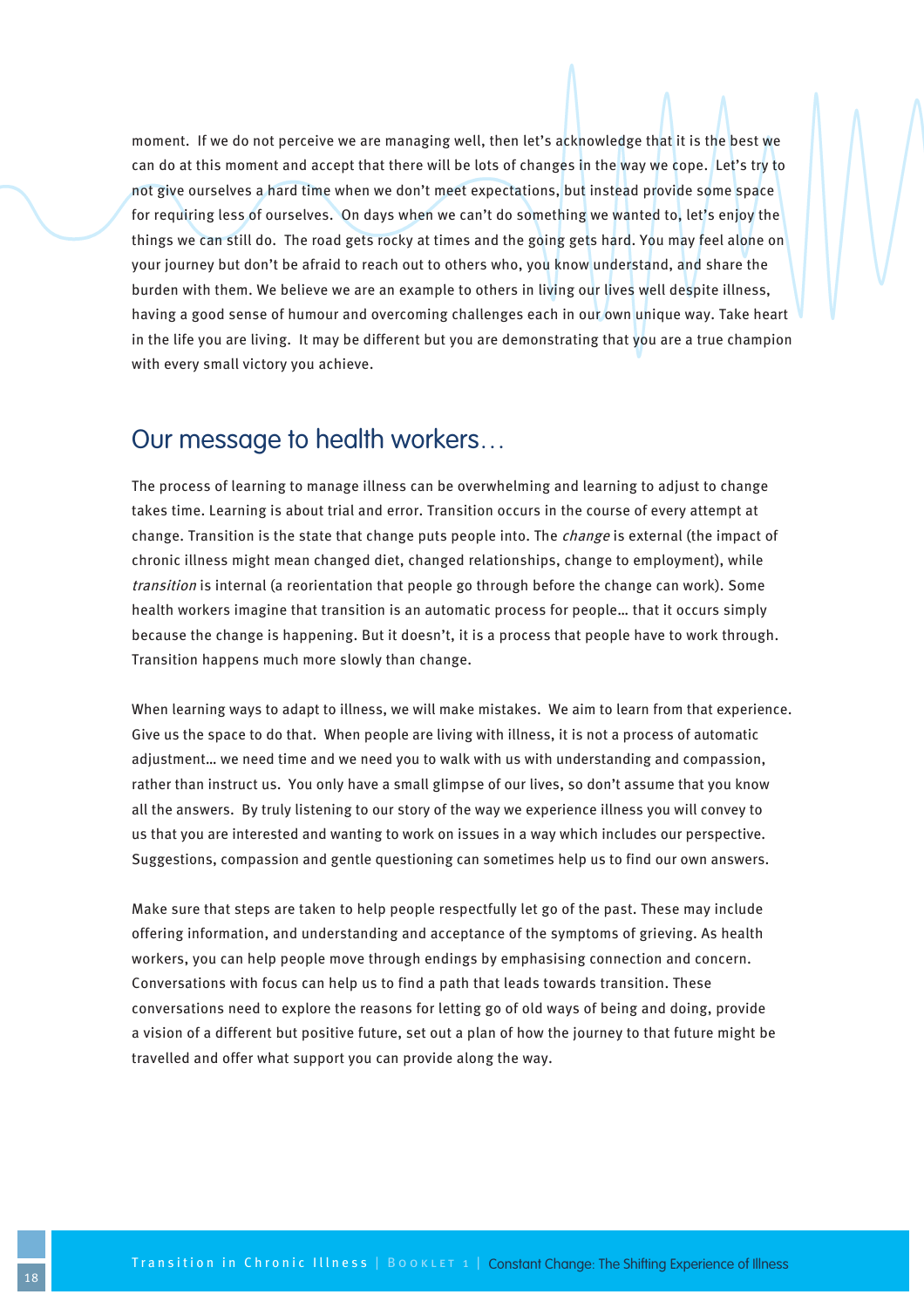# About us

We are men and women who live with chronic illness. Our ages, sexuality, backgrounds and economic situations are diverse and these all impact on the way we experience illness. We are participants in an Australian research project that connects people living with long term illness through the Internet. Talking with each other on the Internet facilitates an opportunity to discuss issues related to our experience. We came together through being involved in a research project. Over time we have got to know each other through our email conversations. We feel strongly connected to a network of caring and support that carries us through the hard times and enables us to celebrate each other's good times. Knowing that we can always tap into understanding and support of others who live with chronic conditions is important in our approach to making sense of, and managing, illness.

There has been a lot of discussion about chronic illness self-management promoted by health care professionals. Yet it has been estimated that between 95 percent and 99 percent of chronic illness care is given by the person who has the illness. In other words, we look after ourselves. On a dayto-day basis, we are in charge of our own health, and the daily decisions we make impact upon our quality of life.

We all have something in common: we live with a chronic illness. A chronic illness is one that persists over time without an easily definable beginning, middle and end. While the symptoms that accompany a chronic illness can usually be alleviated to some extent, the illness itself is not curable. What we share is that illness was an unexpected intrusion into our lives.

Living with chronic illness brings many life issues to the fore. One of the primary experiences for us has been the realisation that our lives have changed, often permanently. Illness has disrupted our future plans. It has troubled our partners, family and friends when they realise the way in which illness has intruded on our collective lives. However, we are learning to deal with the many changes that the illness has bought to our lives.

Over time we have come to realise that although there are differences among us, there are experiences in common too. Some of these experiences such as pain or isolation have made us feel alone in the past. We have learnt the value of hearing the ideas and perspectives of other people in similar situations so we have worked together to develop this series of ten booklets. Not all of the people in this project have been able to contribute to the booklets. Rather, a group of eleven people have been consistently involved.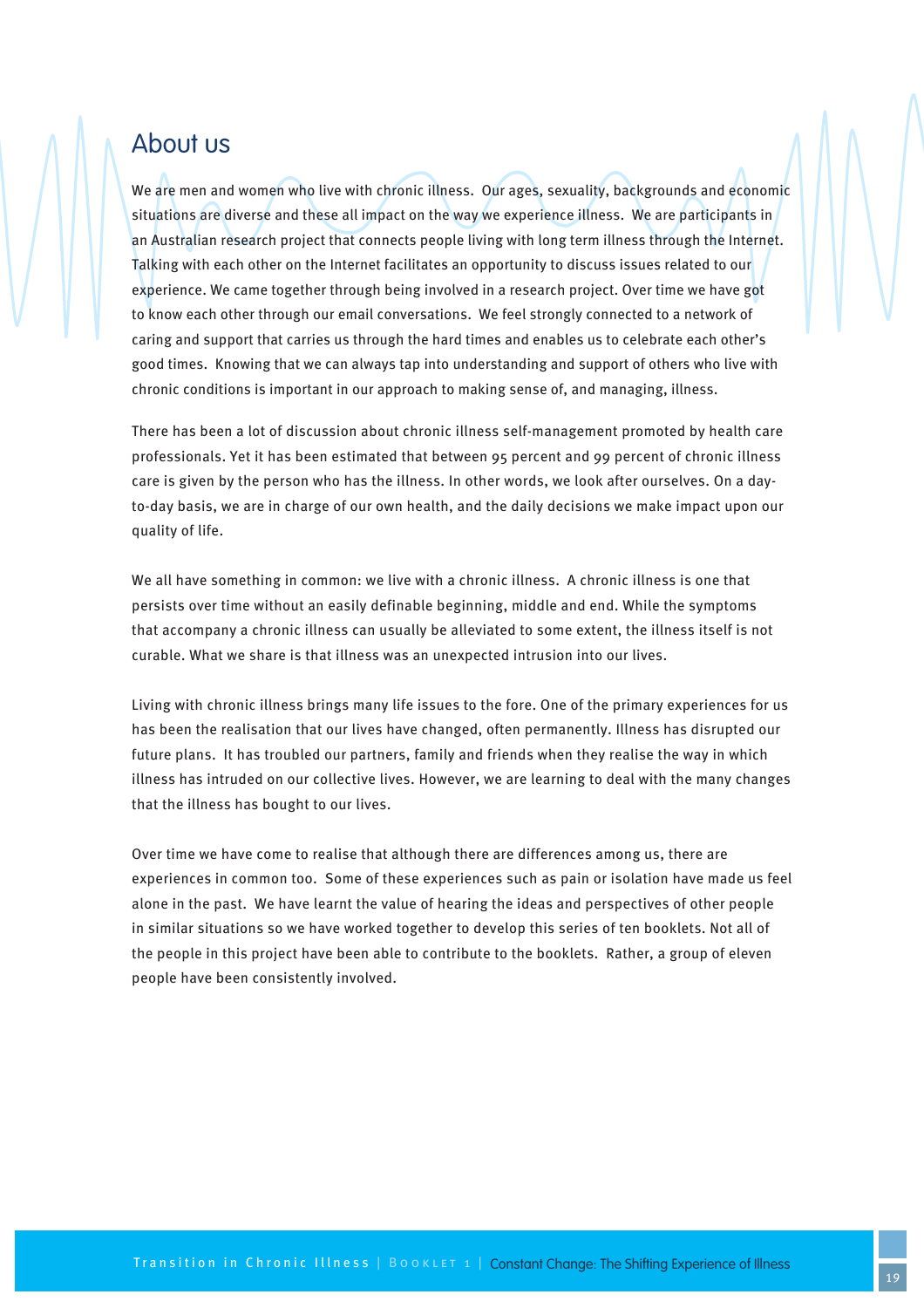# About the booklets

We decided to share our experiences in a series of ten booklets. The purpose of these booklets is to share some of our conversations about many interesting and difficult aspects of living with illness. Our conversations have been a safe place where we can seek understanding and support as we tackle the issues that confront us physically, emotionally, socially and spiritually. We are supporting each other by sharing information, emotional comfort and friendship. In these booklets we share our discussions.

The booklets are set out in question and answer format and are intended to connect you with our voices about our experience of living with long term illness. There are no right or wrong answers to these questions. Our answers reflect our current thinking and understanding about what it means to live with long term illness. Maybe you will find some experiences and ideas that are familiar to you or have meaning in the context of your life. We acknowledge that challenges are part of life and fall within the experience of all human beings. Given this, our experiences may also be helpful to other people living without illness.

# About the research inquiry

A three year research grant (2003-2006) from the Australian Research Council (ARC) was awarded to our research team. This was a collaborative project between The University of South Australia and The Research Unit, Royal District Nursing Service. The investigators are Professor Tina Koch, Dr Debbie Kralik and Dr Kay Price. Project Management Members are Kerry Telford, Professor Jim Warren, Gino Pignone and Natalie Howard.

# What are we researching?

The main thrust of the research program has been to understand the ways that people make transitions or learn to live well with chronic illness. We are interested in ways that people can learn to incorporate the consequences of chronic illness into their lives and move on. How people learn to move on or make transitions is important to understand, and so this project aims to describe this transition.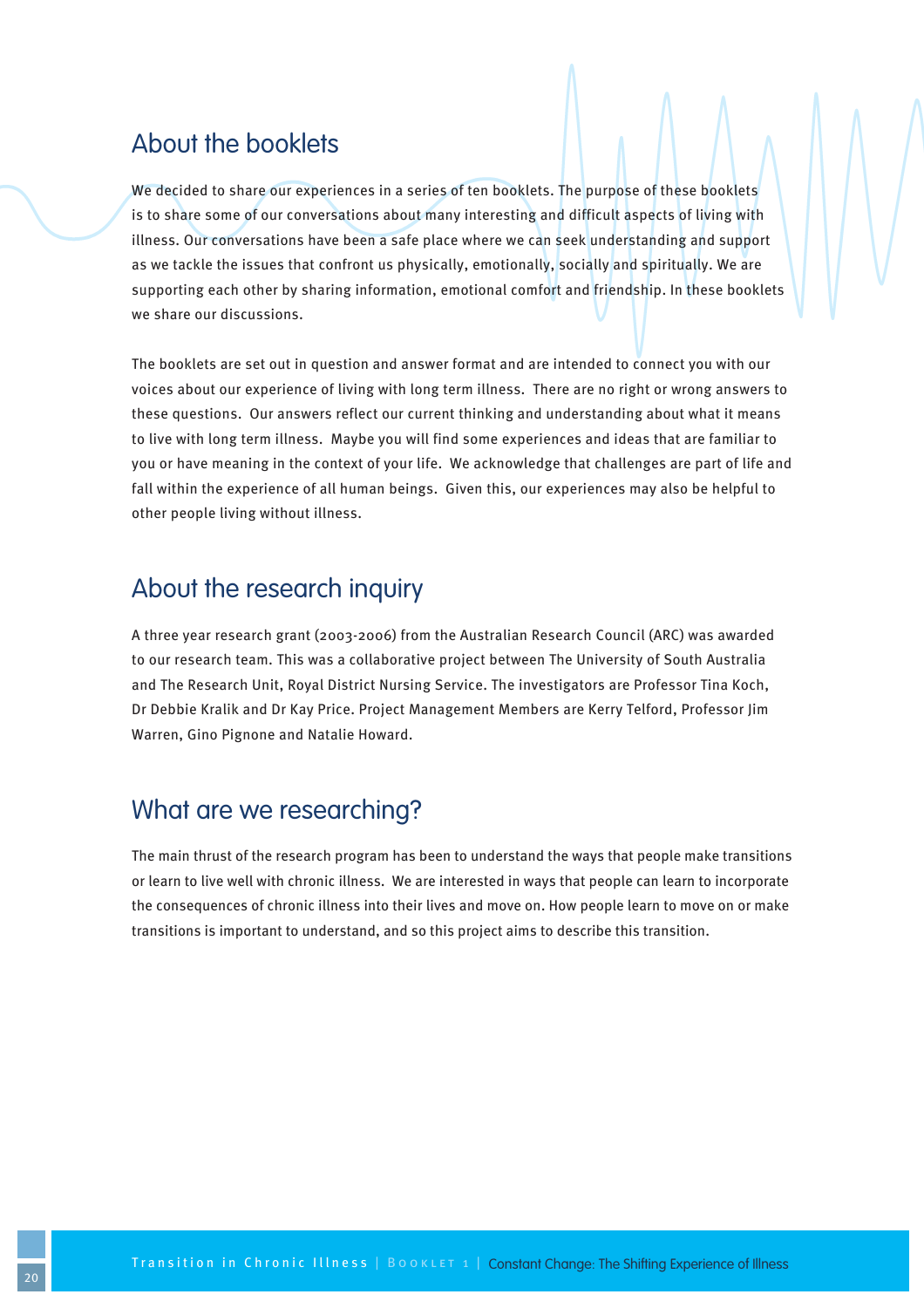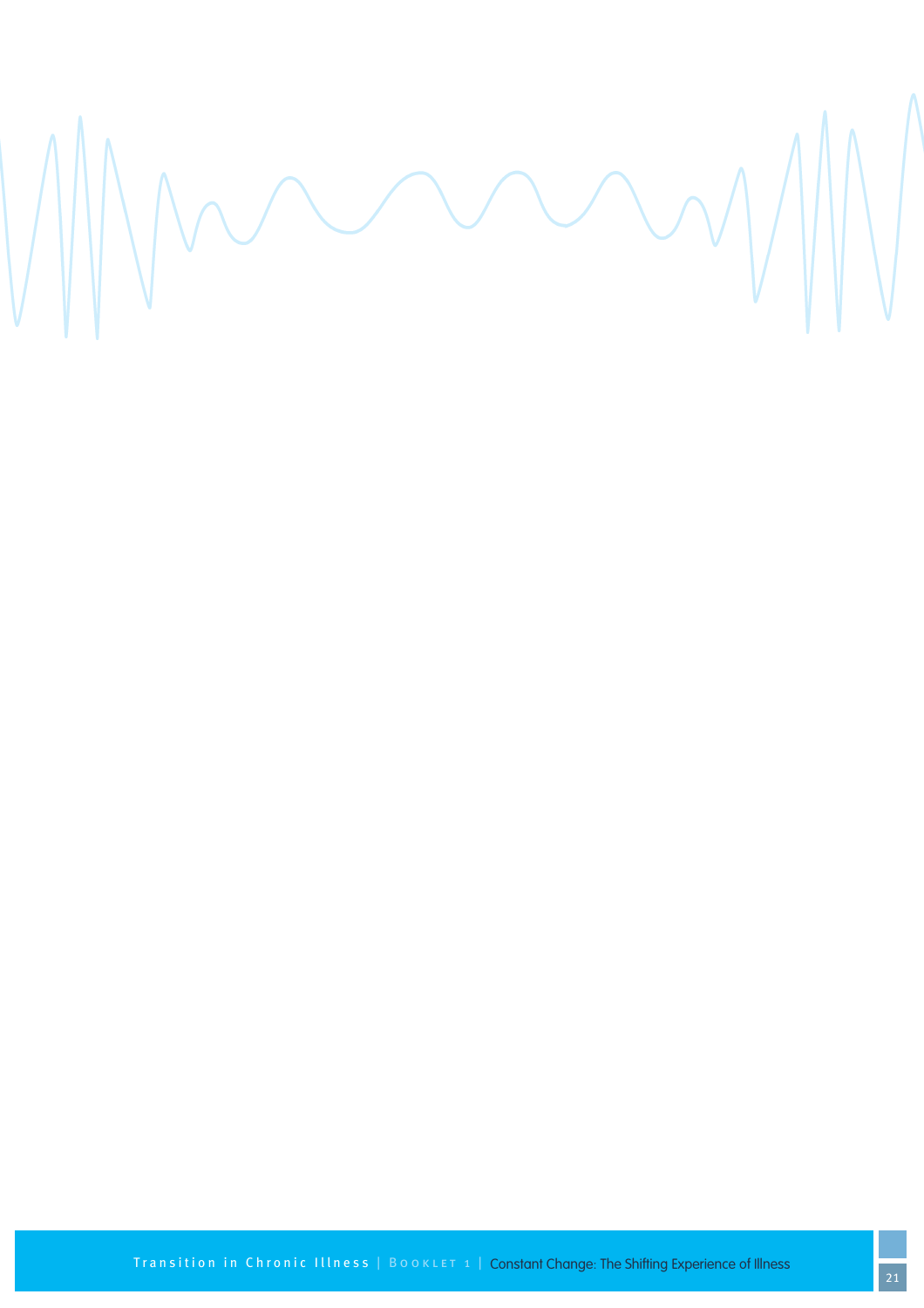

Transition in Chronic Illness | Booklet 1 | Constant Change: The Shifting Experience of Illness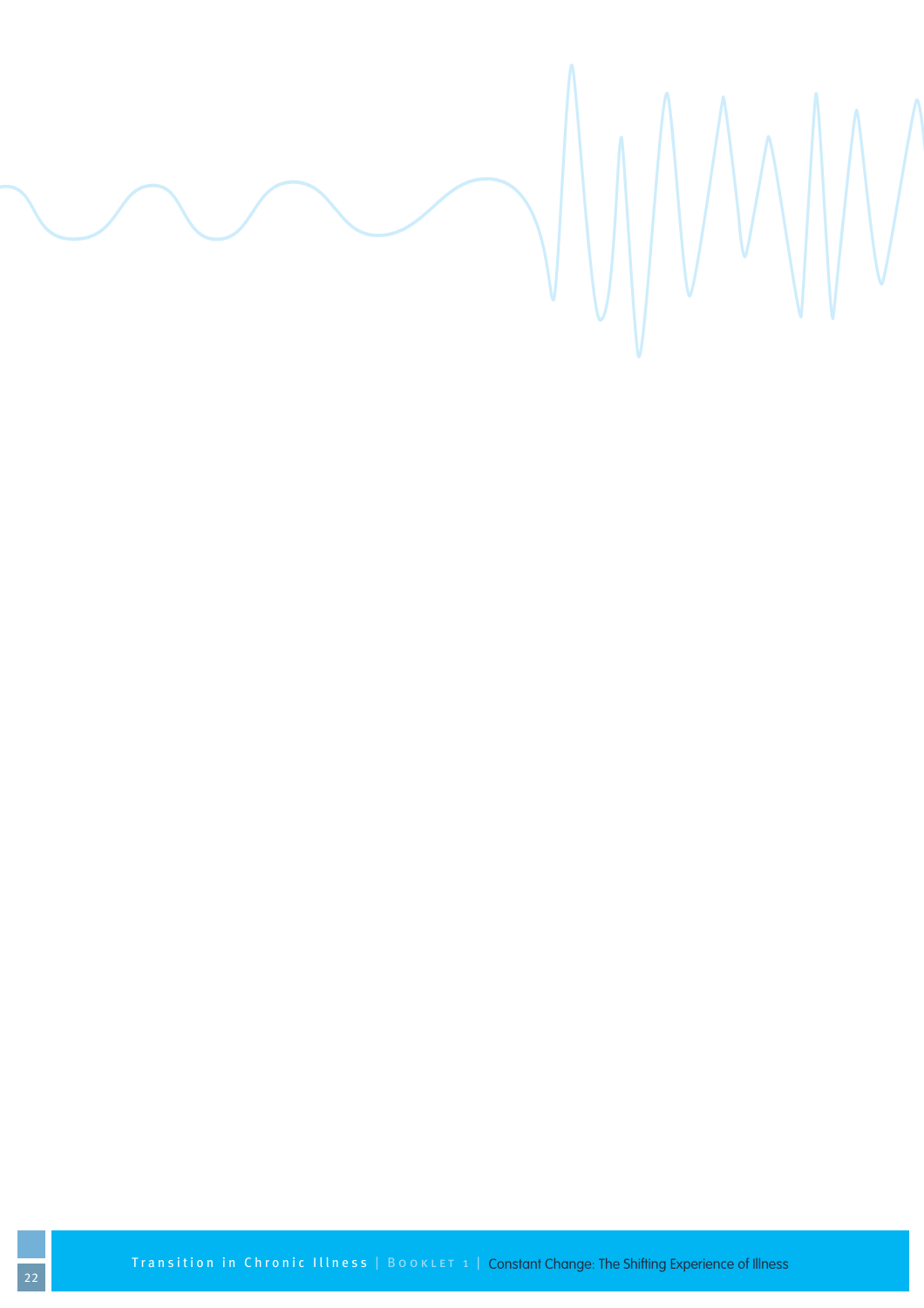